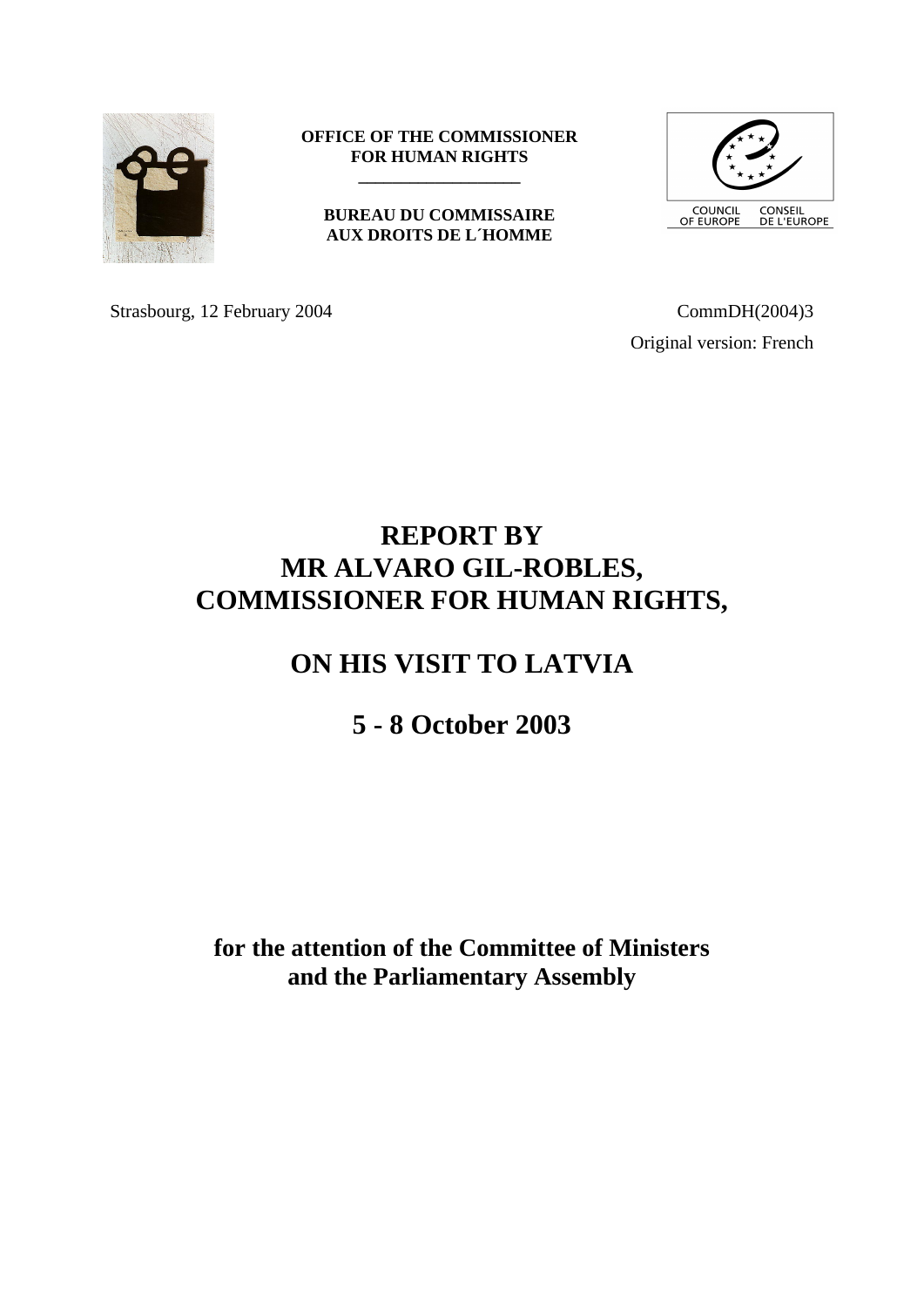# **CONTENTS**

# **Pages**

| I.                                                       | <b>INTRODUCTION</b>                                                   | 3                       |
|----------------------------------------------------------|-----------------------------------------------------------------------|-------------------------|
| П.                                                       | <b>GENERAL OBSERVATIONS</b>                                           | $\overline{\mathbf{4}}$ |
| III.                                                     | THE JUDICIAL SYSTEM AND LAW-ENFORCEMENT AGENCIES                      | $\overline{\mathbf{4}}$ |
| 1.                                                       | <b>Police action</b>                                                  | $\overline{\mathbf{4}}$ |
| 2.                                                       | <b>Remand centres</b>                                                 | 6                       |
| a)                                                       | <b>Physical conditions</b>                                            | 6                       |
| $\mathbf{b}$                                             | <b>Procedural matters</b>                                             | 7                       |
| IV.                                                      | PROTECTION OF MINORITIES                                              | 7                       |
| 1.                                                       | The citizenship issue                                                 | 7                       |
| a)                                                       | Progress achieved to date                                             | 8                       |
| $\mathbf{b}$                                             | The present naturalisation process                                    | 10                      |
| $\bf c)$                                                 | Children born after the restoration of independence                   | 12                      |
| d)                                                       | <b>Exercise of political rights by non-citizens</b>                   | 14                      |
| 2.                                                       | Protection of the rights of minorities                                | 14                      |
| a)                                                       | Use of minority languages in dealings with administrative authorities | 15                      |
| $\mathbf{b}$                                             | Use of minority languages in the media                                | 16                      |
| $\bf c)$                                                 | <b>Learning of Latvian</b>                                            | 16                      |
| 3.                                                       | The functioning of the education system                               | 17                      |
| V.                                                       | PROTECTION OF RIGHTS IN THE SOCIAL AND HEALTH SPHERE                  | 20                      |
| 1.                                                       | <b>Treatment of mental illness and disability</b>                     | 20                      |
| 2.                                                       | The rights of the elderly                                             | 21                      |
| 3.                                                       | The rights of women                                                   | 22                      |
| VI.                                                      | <b>RESTITUTION OF PROPERTY TO THE ORIGINAL OWNERS</b>                 | 23                      |
| VII.                                                     | <b>CONCLUSIONS AND RECOMMENDATIONS</b>                                | 24                      |
| Annex to the report: COMMENTS BY THE LATVIAN AUTHORITIES |                                                                       | 26                      |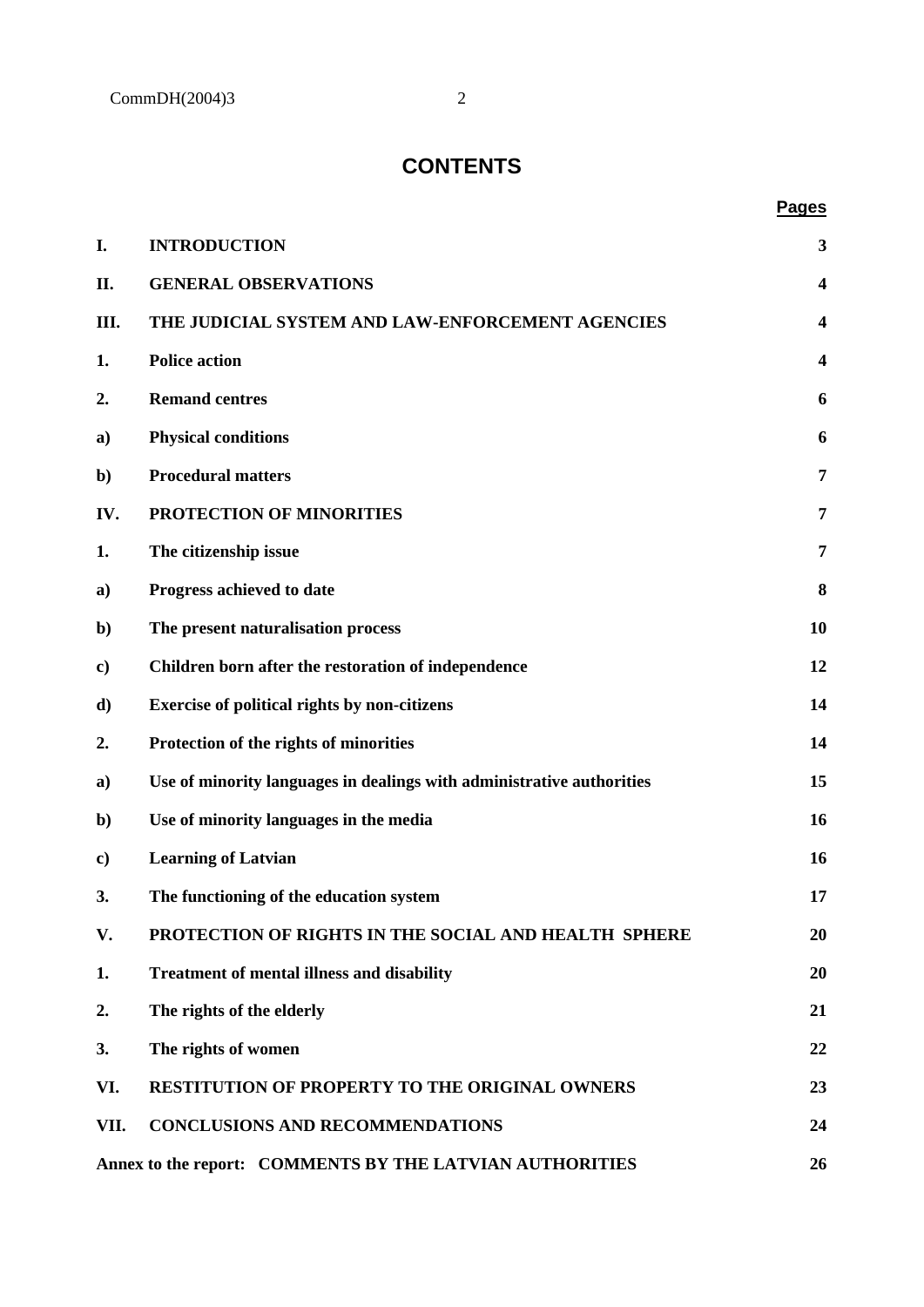# **I. INTRODUCTION**

*Under Article 3e of Resolution (99)50 of the Committee of Ministers on the Council of Europe Commissioner for Human Rights, I accepted the invitation from the Ministry for Foreign Affairs of Latvia to make an official visit from 5 to 8 October 2003. I travelled to Riga with the head of my office, Mr Christos Giakoumopoulos, and with Mr Alexandre Guessel, Mr Gregory Mathieu and Mr Ignacio Perez Caldentey, members of my office. I would first of all like to thank our contacts in the Ministry for Foreign Affairs for the hospitality and great co-operation which ensured a successful visit.*

*During my visit, I met the President of the Republic, the President of the Constitutional Court, the Minister of Justice, the Minister of Education and Science, the Minister for Social Security, the Minister for Social Integration, the Chair and members of the Parliamentary Committee on Human Rights and Social Affairs, the members of the Latvian parliamentary delegation to the Council of Europe Parliamentary Assembly and the head of Latvia's Human Rights Office as well as senior civil servants in Ministry of Interior. I also had talks with representatives of the judiciary and the Riga Bar. In addition I would like to thank local and government authorities of the city of Daugavpils for making travel arrangements for me and enabling me to meet all the people whom I asked to see. I wish to thank the mayor of Daugavpils, municipal representatives, social and welfare agencies, the Naturalisation Department and religious dignitaries for giving me their time in order to fully explain the human rights situation in the city and region.*

In addition to these persons, and throughout my visit, I made a point of meeting *representatives of civil society, national minorities and NGOs. The dialogue we had in Riga and Daugavpils was open and friendly. A range of issues with which Latvian society as a whole is currently faced were discussed frankly and honestly, and this gave me a better grasp of people's concerns. In addition, in view of the particular topicality of education matters as a result of the current reforms, I visited four Latvian-language and minority-language secondary schools in order to gain an impression of the progress of the reforms. At the end of the visit I took part in a lengthy conversation with journalists on the second national television channel's Official Viewpoint programme, transmitted in Russian. I would like to thank everyone who assisted me in these visits for their availability and co-operation and the openness of our talks.*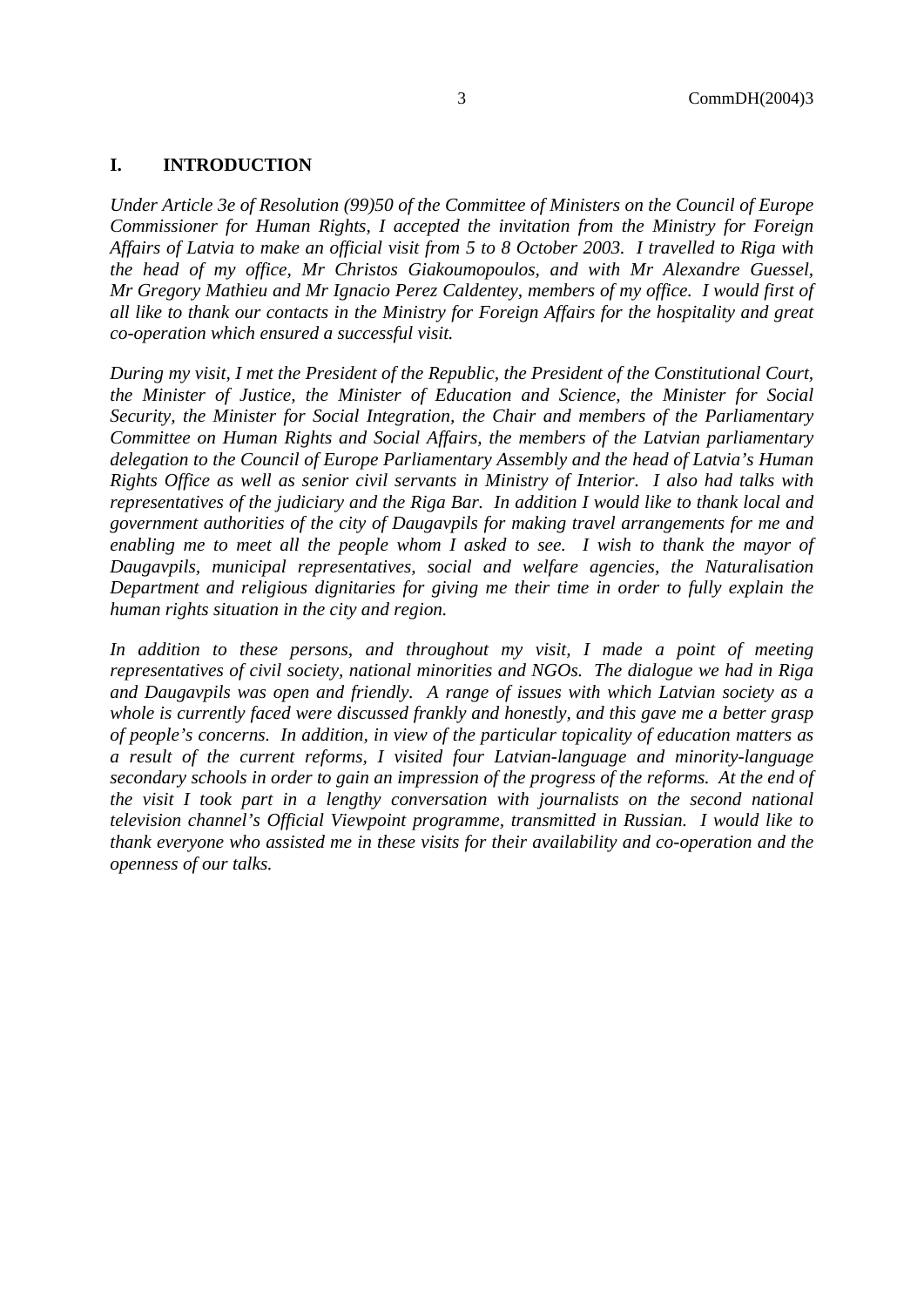# **II. GENERAL OBSERVATIONS**

- 1. Latvia became a Council of Europe member on 10 February 1995. It ratified the European Convention on Human Rights and recognised the right of individual petition on 27 June 1997. Protocol No. 6 to the European Convention on Human Rights, abolishing the death penalty, was ratified on 7 May 1999.At the same time it should be pointed out that Protocols Nos 9 and 10 to the European Convention on Human Rights have been neither signed nor ratified, and nor have the European Charter of Regional or Minority Languages or the Revised European Social Charter. Latvia has signed the Framework Convention for the Protection of National Minorities but has not yet ratified it. This is also the position with Protocols Nos 12 and 13 to the European Convention on Human Rights. The European Social Charter has been ratified by Latvia, but the revised Social Charter has not.
- 2. Since Latvia gained its independence in 1991 the whole country has made great strides towards building a democratic, plural society based on human rights and tolerance. During my visit I was able to see the progress that has been achieved and the efforts that have been made towards attaining the objectives that the entire nation has set itself.
- 3. At the same time a number of problems remain. Below I shall endeavour to draw attention to what I believe to be the main ones, solutions to which will enable Latvia to ensure improved respect for the human rights of the whole population.

# **III. THE JUDICIAL SYSTEM AND LAW-ENFORCEMENT AGENCIES**

4. Law and order is something that all states must ensure, and this means that national authorities have to pay close attention to the needs of the services performing that function. During the visit, as with all countries, I endeavoured to look into any problems connected with police action or the judicial system. I would stress the openness and transparency with which the authorities treated all my requests in the matter.

#### **1. Police action**

- 5. Since joining the Council of Europe Latvia has made great efforts to improve both the way in which the police operate and the legislation governing police work. As in many new and restored democracies, the practices of the Latvian police have often come in for criticism from civil society as involving an unacceptable degree of force and, in some cases, brutality.
- 6. During my visit I therefore made a point of having discussions with the Ministry of Internal Affairs about the situation on the ground and recent improvements in police practice. I wish to thank senior officials at the ministry for answering my questions in the absence of the minister and first deputy minister, who apparently had engagements elsewhere. As requested, the authorities arranged visits for me to the Riga police headquarters and its remand centre so that I could discuss needs in that sector with the staff and remand prisoners.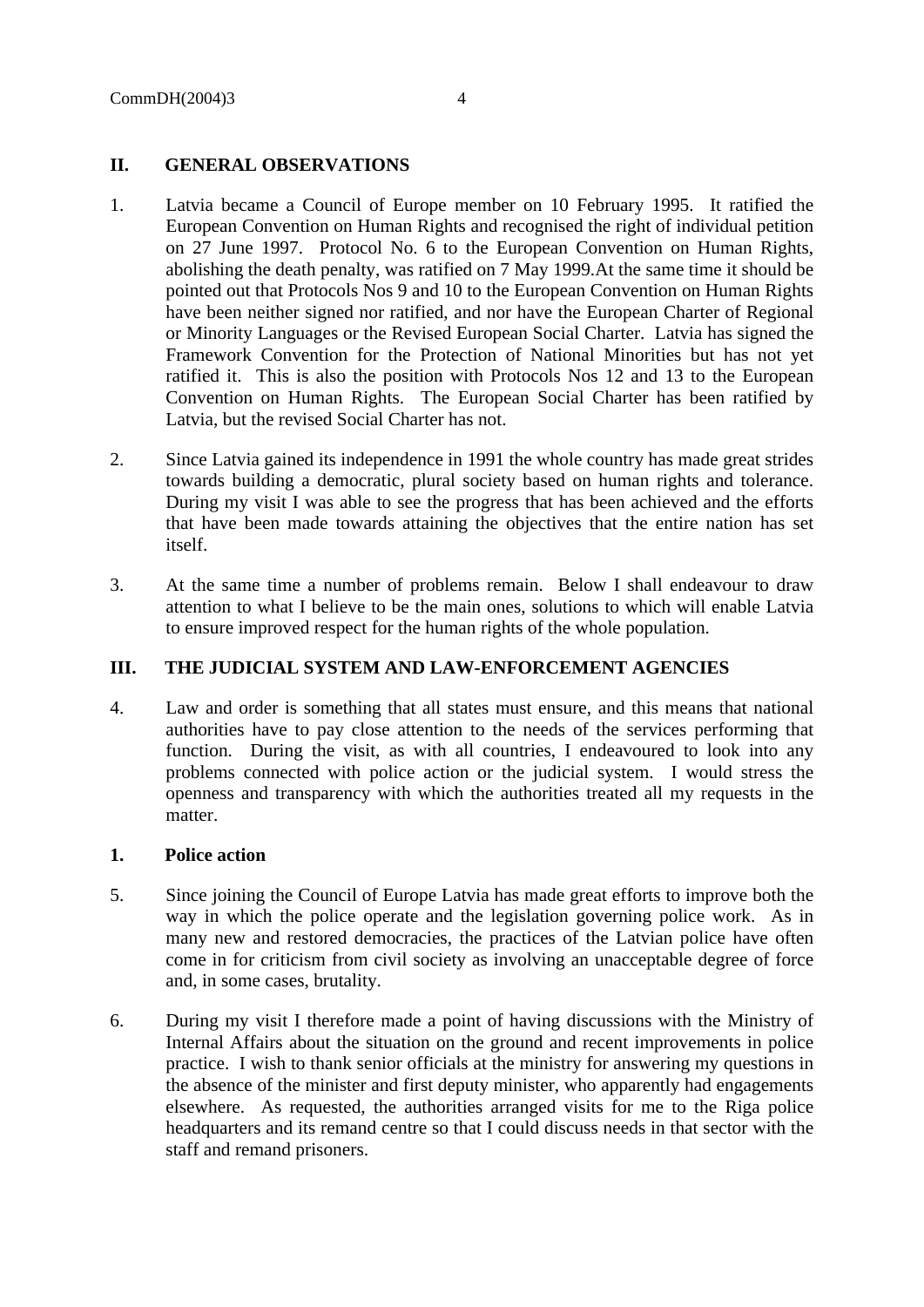- 7. In my conversations at the ministry there was particular emphasis on the question of police conduct towards the population. During the meeting, for example, I was given explanations for the interception of students who, just before the previous day's meeting with NGOs at the Council of Europe information office, had tried to hand me a petition protesting against the education reforms. I was told firstly that no permission had been given for the protest and secondly that the demonstrators had been unable to give any explanation for the slogans they were displaying. I think that in a democratic society the authorities need to be more flexible, particularly in dealing with a mere thirty or so young people who only wanted to hand me documents and had no aggressive intent.
- 8. More generally the ministry officials acknowledged that, despite training and awareness-raising efforts in this area, some difficulties remain, and that the police sometimes use a needless degree of force. The authorities say that cases of this, which are part of the hard-to-eradicate legacy of the old system, are closely examined whenever reported and the appropriate lessons learned from them.
- 9. I consider this attitude to be a positive one because, in such a sensitive area, no deviation from full respect for human rights is acceptable. Further, if the policy is that no proven act of brutality is to be tolerated by superior officers, speedy and effective measures are needed to ensure that the policy is taken seriously.
- 10. In this connection special attention must be paid to disciplinary or judicial procedure for dealing with police misconduct. We were told that the procedure exists and is starting to bear fruit. It allows anyone to report ill-treatment either to the police station to which the officer concerned is attached, or to the appropriate unit in the ministry hierarchy, or to the ministry itself. The authorities say that every police station now has an officer responsible for dealing with complaints. In addition, contrary to previous practice, the ministry is trying to encourage people to come forward with such complaints, and clear instructions have been issued that any such complaint is to be thoroughly investigated. According to the information supplied by the ministry, in the first half of 2003 members of the public made 93 complaints concerning action by police officers and disciplinary measures were taken against seven officers following internal investigation.
- 11. Internal investigation in such cases is conducted by a special commission attached to the ministry which is composed of three committees. Complaints are referred to the first of these committees for investigation. The investigation concludes either with a finding of non-contravention of the complainant's rights and dismissal of the complaint or with a finding of contravention. If the contravention is a breach of disciplinary rules the committee itself decides the penalty. If a criminal offence is involved, the file then goes to the second committee, which, after examining the matter, may either dismiss the complaint or refer it to the prosecutor. The commission's third committee deals with action to combat corruption within the police.
- 12. It is also open to a complainant to take the complaint to the Human Rights Office (Ombudsman), with which the police have very constructive relations.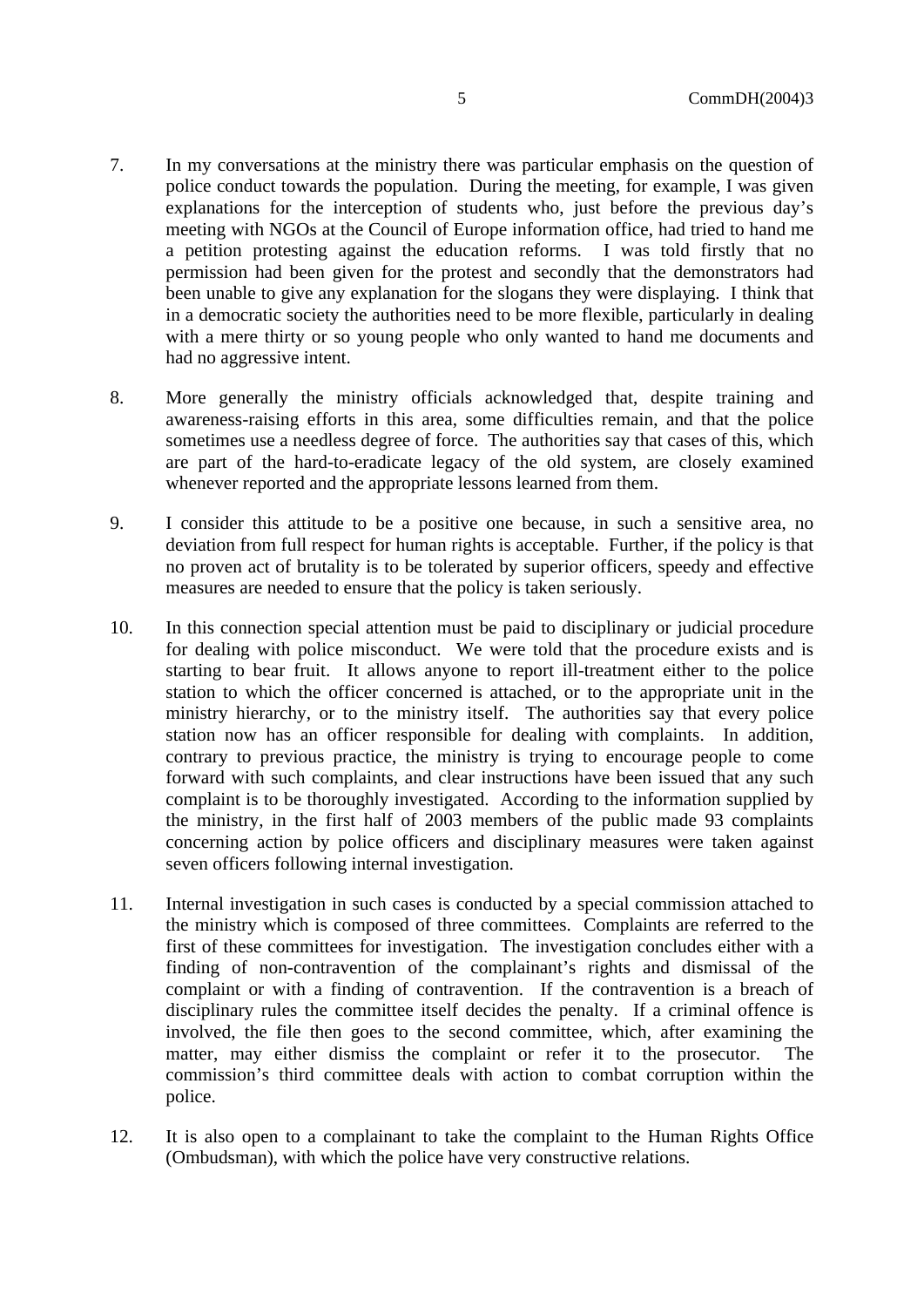13. The commission machinery we have described is certainly worthwhile and may provide concrete solutions to the problem of police violence. At the same time it should be noted that even though, in theory, a complainant may complain direct to a court, the authorities so far have no record of any such direct application to the courts. In a country where, in civil society, there are serious concerns about the conduct of some members of the police it is particularly hard to understand how no cases can have been brought direct before the courts. In this area there must be not only a system of penalties and hierarchical supervision but also, and most importantly, programmes of training and education in observance of human rights. In this context it is encouraging to learn that human-rights instruction is now part of the training of Ministry of Internal Affairs officers. This, needless to say, is an excellent move which will develop awareness in the matter within the law-enforcement agencies. But it is only a first step, and a complete change in the situation will need intensive action directed at all components of Latvian society.

#### **2. Remand centres**

### **a) Physical conditions**

- 14. In my talks at the Ministry of Internal Affairs I raised the question of operation of the justice system, in particular problems relating to remand and police custody. Those talks, and my visit to the Riga police headquarters remand centre and the Riga central prison, gave me a clearer picture of the situation in that area, which raises problems in the vast majority of Council of Europe member countries.
- 15. It should be said that the physical conditions I observed in those establishments seemed to me to fall far short of common European standards. The cells we visited at police headquarters were old, bore no trace of recent work and were ill-lit and illventilated. Seemingly the prisoners spend almost the whole day in the cells except for one hour's exercise. In addition the exercise areas are tiny, akin to open-air cells.
- 16. Clearly the authorities must make considerable efforts to change the situation. I was pleased to see that the officials with whom I had talks fully appreciated that. I was informed that a schedule of works had been draw up for the central prison and that part of the programme had already been carried out. When we visited one of the renovated parts of the prison we were very favourably impressed.
- 17. Our visit, immediately afterwards, to the prison hospital was therefore all the more distressing. The conditions there are terrible and liable to undo the effects of any medical treatment, and the hospital staff told me that the facilities they had were mostly very old and inadequate. That is doubly serious because this is the country's only hospital for prisoners. I have already told the authorities in Riga, and I repeat the message here, that it is urgent and necessary to close the hospital, at least for a complete refurbishment, and to transfer the patients to some place appropriate to the object, namely curative treatment.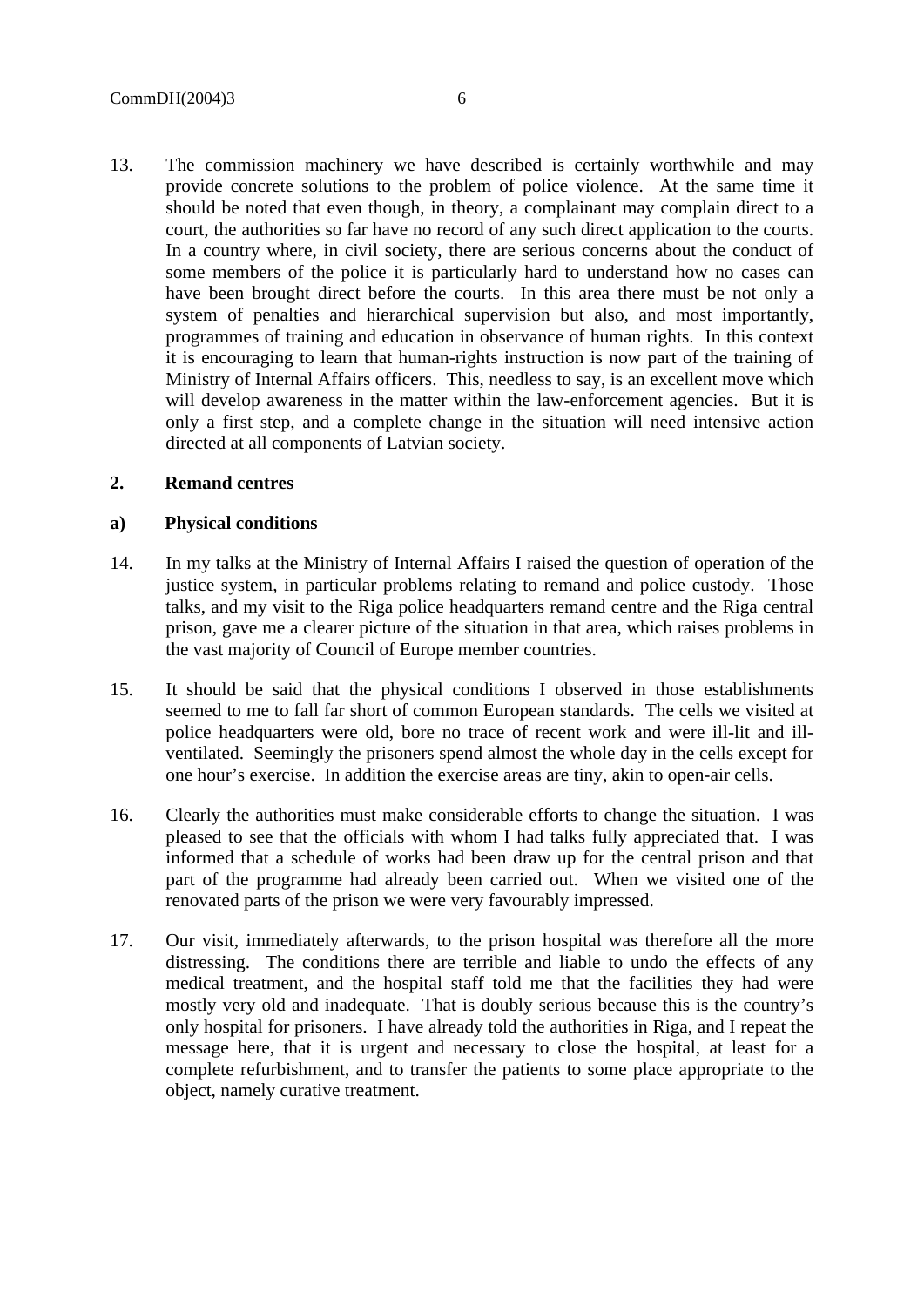### **b) Procedural matters**

- 18. In addition to the physical conditions in which remand prisoners are held, there were procedural matters that required my attention. Firstly, it turns out that the remand centres are under the Ministry of Internal Affairs, not the Ministry of Justice.
- 19. According to the information we were given by representatives of various nongovernmental organisations, the police and even the courts do not always keep to the rules, particularly as regards time limits.
- 20. When I visited the police station I was surprised to see that some officers seemed a little confused about the time limits laid down in law. At one stage I had the distinct impression that not all the rules were known to the people whose primary duty it was to be acquainted with them. This is a problem which the authorities must devote particular attention to.
- 21. In my view part of the problem is that the permissible periods of remand are very lengthy. Under the law in force, remand during investigation can last up to 18 months, which in itself is somewhat lengthy. That period is made up of three-month periods at the end of each of which there has to be a decision by a judge extending the remand. We were told that, contrary to the rules, remand is sometimes extended without a prisoner's appearing before a judge, a matter which is liable to raise problems under the European Convention on Human Rights. Even more worryingly, after the 18 months, the case comes before a court, which may, without any statement of reasons, extend the remand for a further 18 months for purposes of the investigation. Remand of that length is clearly excessive, particularly as the absence of any requirement to give reasons greatly restricts the possibility of challenging the extension of the remand.
- 22. In this connection the figures we were given by the management of the central prison merely highlight the problem: out of a total of 1,653 remand prisoners, 876 had been remanded for longer than allowed by the Code of Criminal Procedure, 490 of these pending trial, 369 pending determination of an appeal whether on the facts or the law, and 6 pending issue of a certified copy of the judgments in their cases.

# **IV. PROTECTION OF MINORITIES**

23. As in most Council of Europe member countries, the population of Latvia includes several sizeable minorities. However, a large proportion of people belonging to minorities do not have Latvian citizenship, and that poses a real problem for Latvian society as a whole.

# **1. The citizenship issue**

24. Building a post-independence society and Latvia's integration into Europe are aspirations common to everyone living in the country, particularly affecting those born there and future Latvian-born generations. I therefore believe that Latvia must avoid excluding a large proportion of the population from that common project. All parties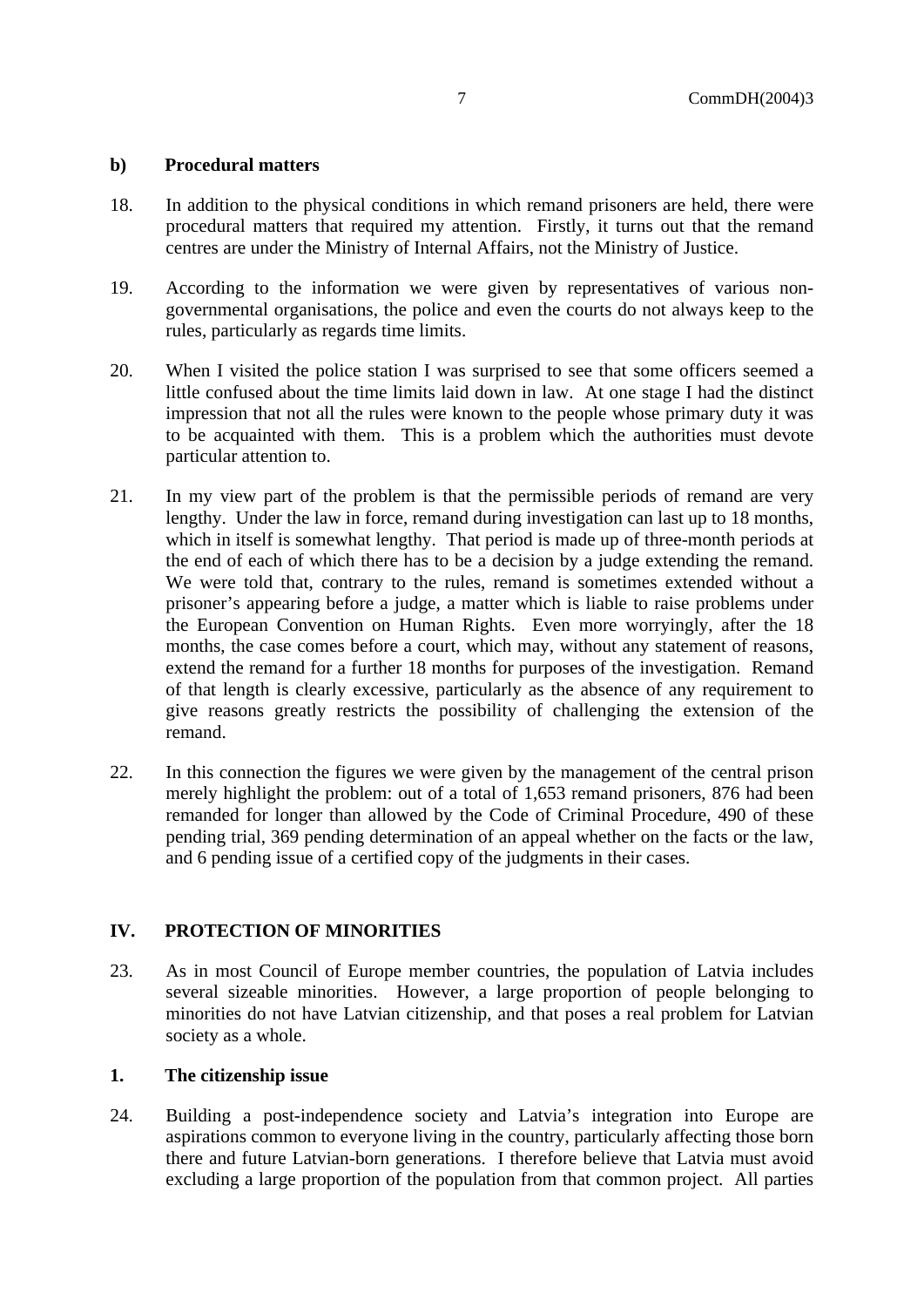concerned must strive to give their children a future in which each individual's specific characteristics are respected. It is important for the whole population to look to the future and collectively build a Latvian state, rather than dwell on the past, however painful.

# **a) Progress achieved to date**

- 25. When Latvia regained its independence, only persons who had acquired Latvian nationality before 1940 and their descendents were automatically treated as citizens. All other persons, principally those who settled in Latvia after 1940, could obtain citizenship only through naturalisation. At the time these others numbered some 740,000, which was a very large figure relative to the total population. The state could not ignore the difficulties faced by such numbers on its territory and it therefore had no choice but to clarify the status of that very specific section of the population.
- 26. On 22 April 1995 a law was enacted on the status of former citizens of the Soviet Union not possessing Latvian or any other citizenship. It laid down that persons lawfully residing on Latvian territory and not entitled to Latvian citizenship could exchange their previous USSR passport or any other document proving that they were resident in Latvia for a Latvian "non-citizen" passport. This very unusual status thus made its appearance among identity documents circulating in Europe.
- 27. At present, according to official figures at 1 July 2003, non-citizens number 494,319, making up some 21% of the population. If these were foreigners resident in Latvia, it would be neither problematical nor even unusual in terms of the general position in Europe. However, the situation has a special feature that makes it exceptional: all non-citizens have no other citizenship, having lost citizenship of the Soviet Union.
- 28. Consequently a question arises as to the actual status of this section of the Latvian population and as to whether they are not in fact a classic case of stateless persons within the meaning of public international law: under Article 1 of the 1954 Convention relating to the Status of Stateless Persons the term "stateless person" means a person who is not considered as a national by any state under the operation of its law, and Latvian non-citizens indeed do not have any other citizenship.
- 29. As with any foreign resident, non-citizens in Latvia cannot stand or vote in elections, whether local or national. They are debarred from certain economic and social rights, as pointed out in the latest ECRI report. More generally, non-citizens are not allowed to carry on certain occupations in the private and public sectors.
- 30. The situation resulting from the existence of non-citizens came in for Council of Europe attention as soon as Latvia joined the Organisation, and it has been the subject of various recommendations. In particular, various Council of Europe bodies have urged the Latvian authorities to make it easier for non-citizens to gain citizenship so as to speed up their integration into the national community. The relevant recommendations were in line with international law, under which authorities in all countries concerned are strongly encouraged to reduce cases of statelessness as far as possible by facilitating naturalisation of persons who do not have citizenship.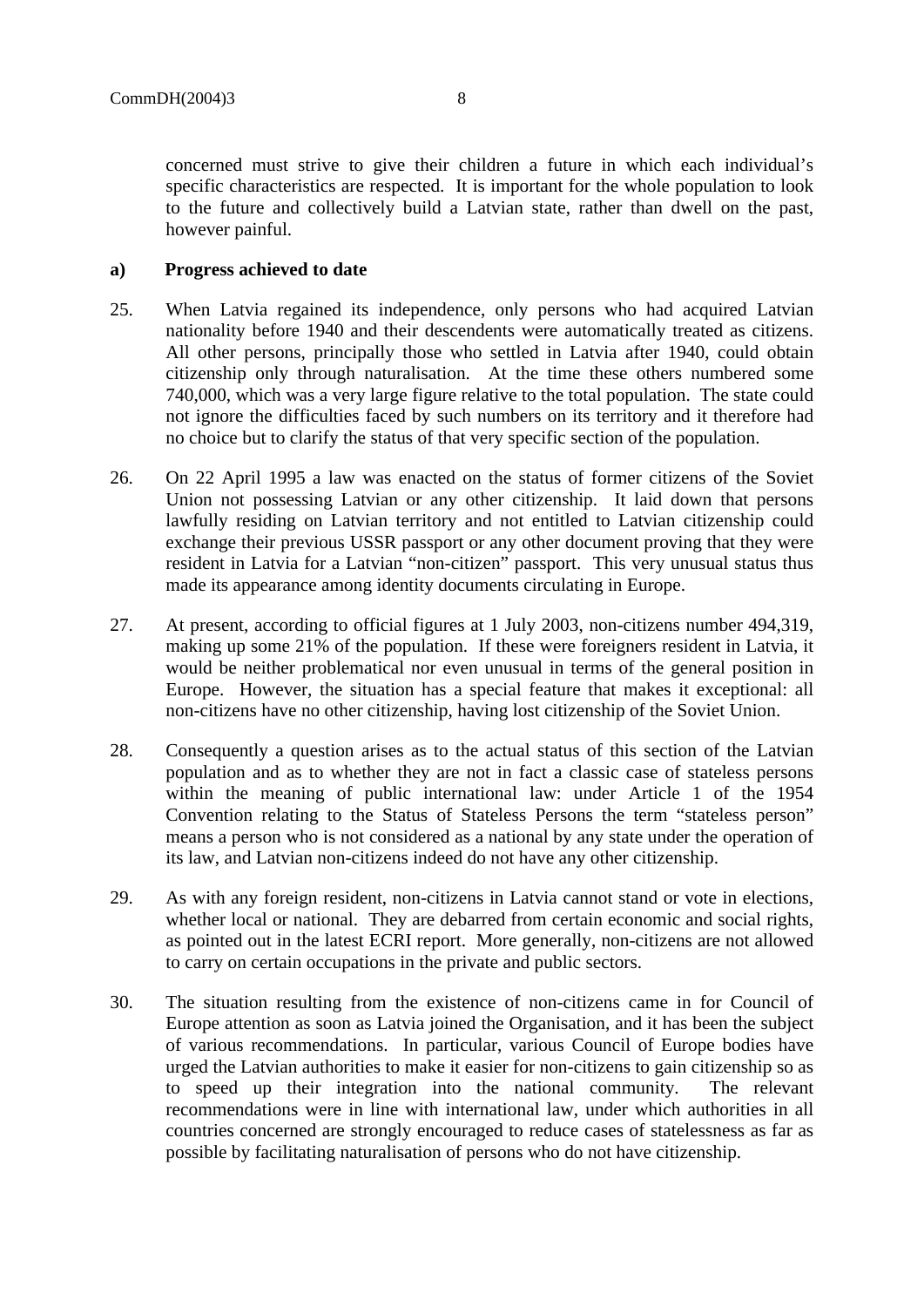- 31. It should be noted that Latvia has made great efforts in that direction. Since the 1994 Nationality Act the Latvian authorities have regularly expressed a desire to see noncitizens acquire citizenship. The 1994 act laid down the main naturalisation requirements for foreigners, including non-citizens. The main ones are five years' lawful residence in the country, a lawful source of income, and knowledge of Latvian, the Constitution and Latvian history. These requirements are of course perfectly in line with European standards as adopted in a large majority of Council of Europe member states.
- 32. However, this assessment has to be qualified in the light of the fact that the situation with which Latvia is faced has an important special feature. This is that the vast majority of foreigners living in Latvia belong to the special category of non-citizens recognised by the authorities as a special group who cannot be regarded as foreign residents in the conventional sense. In our talks with representatives of the various authorities in the country, we were told repeatedly that non-citizens could certainly not be treated as either stateless persons or foreigners since Latvian law gave them status very similar to that of citizens, including a type of consular protection abroad. This, I think, is indicative of how very unusual their status is even though, given the definition in the 1954 convention, the main characteristics of their status as noncitizens match those of stateless persons.
- 33. As all of us are aware, Latvia's 20th-century history was harsh, at times tragic, and the present situation is the result of it. However - and I am deeply convinced of this - that history must not prevent Latvian society from making headway towards democracy and prosperity, and such headway is impossible if the country is constantly looking back at its past, however traumatic.
- 34. The Soviet era in Latvia was brutal, and many Latvians continue to view it as a huge injustice that brought Stalinian repression and the purges typical of that inhuman totalitarian regime. That period radically altered the country's demography, compounding the difficulties caused by the tragic Nazi occupation, which, as elsewhere, led to extermination of pre-second-war Latvia's large Jewish and Roma communities. All that is part of a history which must on no account be forgotten or glossed over, but whose lessons must be learned if Latvia is to avoid making needless mistakes.
- 35. The vast majority of non-citizens either are Latvian-born or have lived in Latvia for most of their lives, and they must not be held responsible for past aberrations, of which they are themselves victims. For that reason I believe the state should do even more to bring those populations into its fold, as a forthright demonstration to them of their place in Latvian society. All who love the Latvia where they were born, where they have lived most of their lives, where their children have been born and where their family dead are buried, all who have a sense of belonging to the country they regard as their homeland, must be allowed full membership of the national community.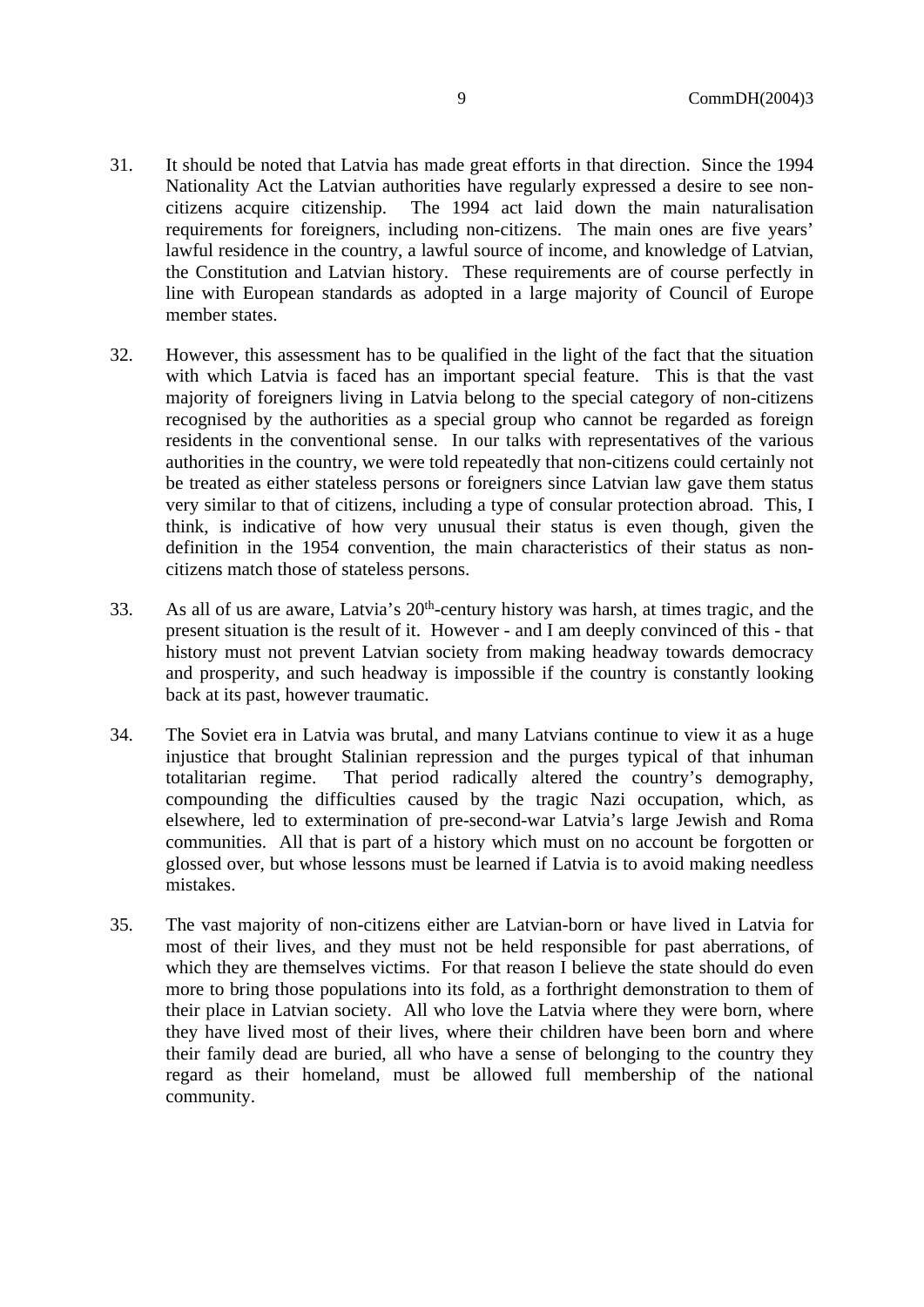- 36. This is in the nature of a duty, but I am convinced that it is also overwhelmingly in Latvia's interests. The fact is, however, that, despite progress, the process of naturalisation continues to be somewhat slow. The people undergoing it also frequently regard it as difficult and expensive, which raises uncertainties as to attainment of the objectives which the authorities proclaimed when they passed the Law on Citizenship.
- 37. Since naturalisations began, in February 1995, the number of non-citizens living in Latvia has fallen from around 740,000 to about 490,000 according to the statistics given us by the authorities. However, naturalisations account for only part of that fall (some 69,000 people have been naturalised so far), the other factors being deaths and emigration. In November 1998 Latvia amended the Citizenship Act to make it easier to gain Latvian citizenship. The amendments abolished the so-called "windows system" which imposed a naturalisation timetable on non-citizens. Henceforth noncitizens may request naturalisation at any time. They also allow Latvian citizenship to be conferred on all children born in Latvia since the return to independence, on 21 August 1991. The language tests have been simplified for older people and the number of questions in the test about history and other areas of knowledge has been reduced on several occasions.
- 38. In Resolution 1236 of 23 January 2001 the Council of Europe Parliamentary Assembly in fact welcomed those changes.

#### **b) The present naturalisation process**

- 39. Other recent changes have further liberalised the arrangements: naturalisation fees have been reduced by a third, and this is additional to the reductions for certain categories (the elderly, unemployed people, people with disabilities, children of school age) and Latvian-language requirements have been simplified in that degree holders who have passed the general examination in Latvian language in minority language schools are exempted from the Latvian proficiency test which naturalisation applicants normally have to take. All these changes are to the credit of the Latvian Government and Parliament.
- 40. However, in my on-the-spot conversations, whether with representatives of civil society, NGOs or even officials of some government departments, both in Riga and Daugavpils, I was told that the communities concerned often perceive the positive changes as very slow and that there is a consequent danger that they may fail to achieve their purpose and thereby aggravate certain tensions between the minorities generally (non-citizens in particular) and those of Latvian stock, who frequently feel misunderstood despite all the efforts that have been made.
- 41. It is therefore of paramount importance to establish frank, open dialogue in the interests of social harmony, because without mutual understanding there cannot be mutual respect or mutual acceptance. But what in fact struck me most in my conversations with people, whether in the street, in schools or within other institutions, and this I was extremely pleased to see, was the harmonious relations between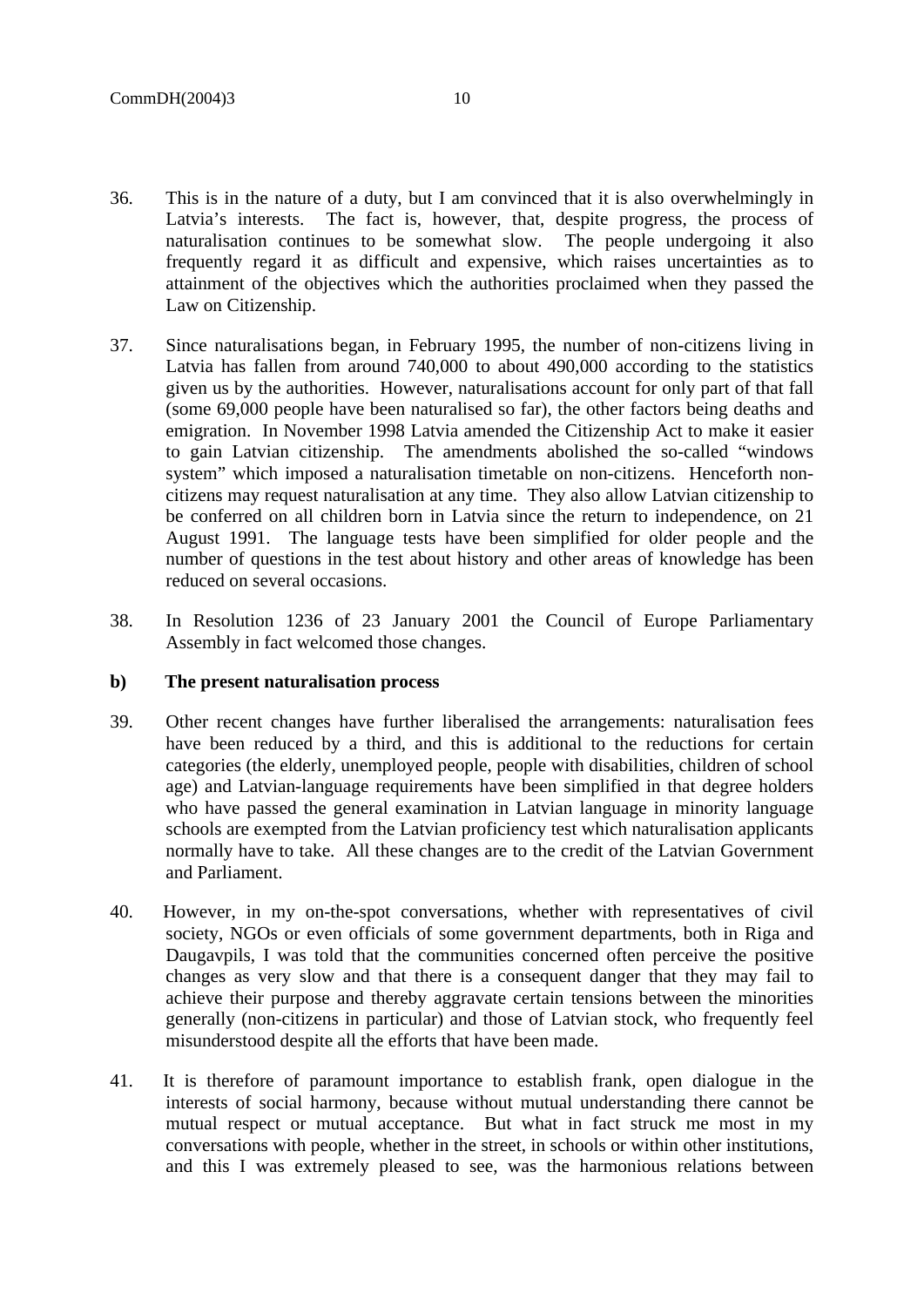sections of the population, of whatever origin. That, in my view, is an extremely significant factor which I took away with me from my few days in Latvia. The picture I had was of close, friendly relations between people who had been through decades of adversity together, who had shared highs and lows, and who would on no account allow irresponsible elements of whatever persuasion to deflect them from their common course. And happily the vast majority of politicians I had the good fortune to talk to told me they wished to preserve and consolidate that spirit within the nation at all costs.

- 42. At the same time I believe there are a number of steps which should be taken to improve the present situation.
- 43. On the one hand, as is clear from the figures quoted, the naturalisations have not achieved their objective in that the numbers naturalised are still on the low side and the tendency in the last two years has been downwards. While in 2000 14,900 people were naturalised, the figure in 2001 was 10,637 and in 2002 9,844, a worrying trend which needs looking into. The Latvian authorities have since informed me that the number of naturalisation requests increased over the last three months of 2003.
- 44. According to the people I talked to, and on the strength of surveys, some of them by government bodies, the vast majority of respondents say they have not applied for naturalisation either because they think that citizenship should be granted to them automatically, or because they are apprehensive about the tests, particularly the language one, or because there are financial obstacles.
- 45. According to the Latvian authorities, the low number of naturalisation requests is due to the fact that non-citizens do not believe that naturalisation will significantly alter their current situation.
- 46. In addition, and this would also appear to be an important factor in attitudes to naturalisation, some people are deterred from going ahead with naturalisation because, as non-naturalised persons, they come under a more advantageous set of rules for travel to CIS countries in particular regarding entry visas.
- 47. I think that constructive answers are needed to these problems in order to lend fresh momentum to the naturalisation process. For instance, as I told my interlocutors, consideration should be given to making the tests easier for the most vulnerable groups, starting with the elderly. It is true that article 21 of the Law on Citizenship exempts persons aged 65 and over from the written Latvian language exam. It is to be hoped that additional measures will be implemented to facilitate the naturalisation of this particularly vulnerable group.
- 48. In addition, during my visit to the Naturalisation Department at Daugavpils, where officials fully explained the procedure and its various stages, I had the feeling that the language test remained complicated and could be made less demanding. For while it is important for everyone to know the country's official language, it would be unfair to expect the older generation or the elderly to have the same command as is required of young people compulsorily taught Latvian at school. It seems to me that more flexibility is needed here – particularly as, according to the figures we were given at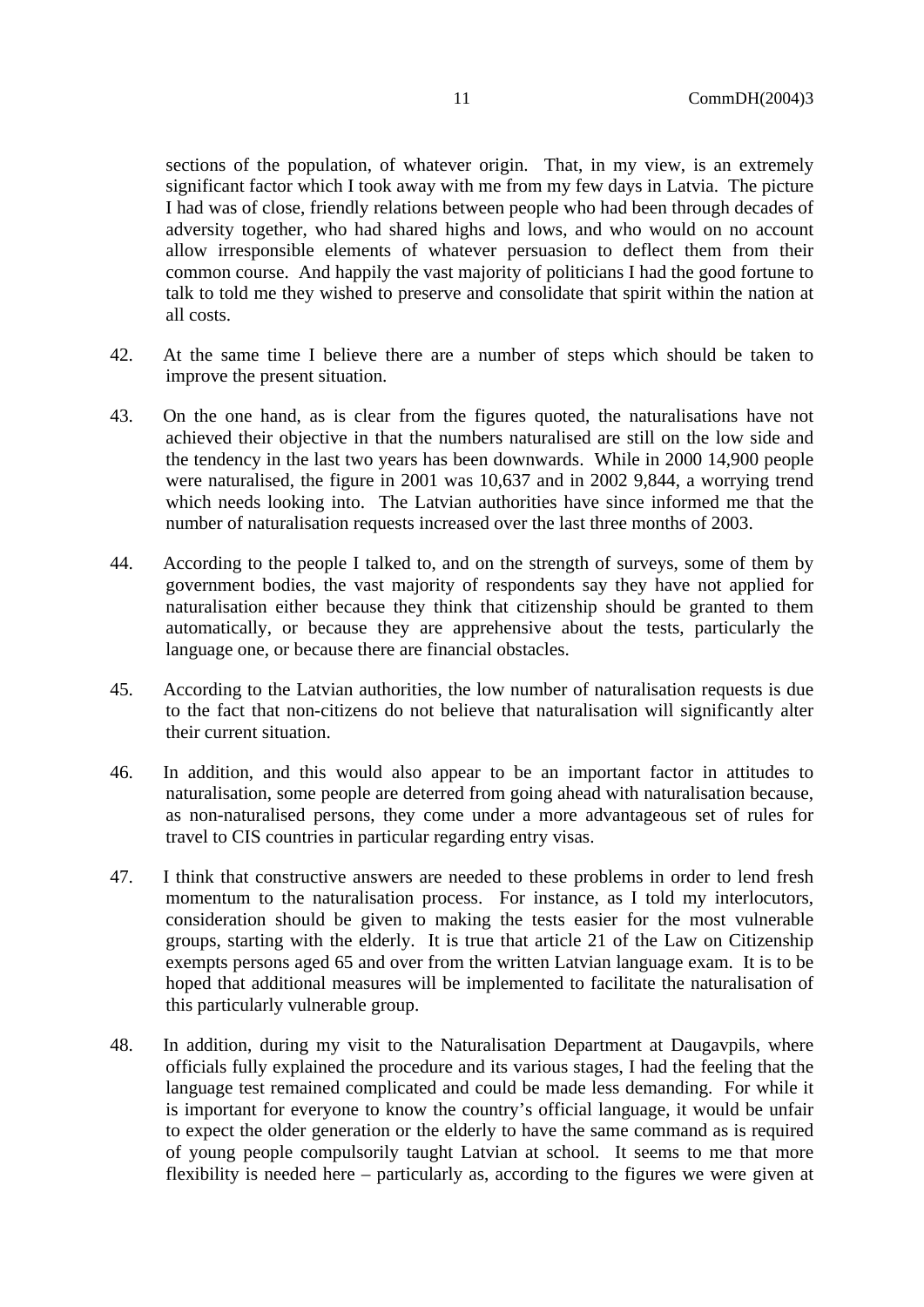Daugavpils, the failure rate for the Constitution and history test is around 5% but in the 25-30% range for first attempts at the language test and around 50% for second attempts, which is too high a figure. The unfortunate fact is that some people have difficulty learning a new language, particularly in their later years, and the authorities should take this into account.

49. Similar considerations arose until recently in respect of the charge which people have to for naturalisation. According to the civil society representatives I met with, the charge represented a significant amount for lower earners and can be a real barrier to applying for naturalisation. Unfortunately the financial circumstances of a large proportion of the population are still far from ideal. I therefore welcome the government's recent concession of lowering the charge from 20 Lats to 3 Lats for pensioners. I nevertheless think that the naturalisation charge should gradually be abolished, starting with pensioners and children.

# **c) Children born after the restoration of independence**

- 50. Among issues concerning access to citizenship, the case of children born after Latvia regained independence seems to me to be of particular importance.
- 51. As already stated, the 1998 amendments to the Citizenship Act gave non-citizen children born after 21 August 1991 entitlement to virtually automatic naturalisation. This was an important step forward and was very favourably received by the Council of Europe. During my visit, however, I learned from the statistics that, of over 20,000 children qualifying for naturalisation under Article 3.1 of the Citizenship Act, over 16,000 were still non-citizens. That state of affairs is extremely unsatisfactory.
- 52. Under Article 3.1, up to the 15th birthday of any child eligible for citizenship it is the parents who must apply for the naturalisation, and after that date it is the child who has to make the application. But in the latter case the child has to demonstrate knowledge of Latvian either by supplying proof of schooling in Latvian or by taking the state examination.
- 53. Clearly, therefore, while children are able to acquire Latvian citizenship virtually automatically up to age 15, subsequently they have to meet certain requirements. In addition, after age 18, children cease to have the benefit of Article 3.1 and come under the general procedure for naturalisation.
- 54. Article 3.1 seems to me to represent considerable progress. However, the fact that over 80% of children coming under Article 3.1 are not having it applied to them is of great concern. The existence of very large numbers of non-citizens in any democratic country cannot be regarded as normal and the problem must be tackled, as the national authorities in fact recognise. One of the first steps towards dealing with the problem should be to avoid creating any further non-citizens. That was the whole point of the 1998 amendments, yet five years on the problem persists.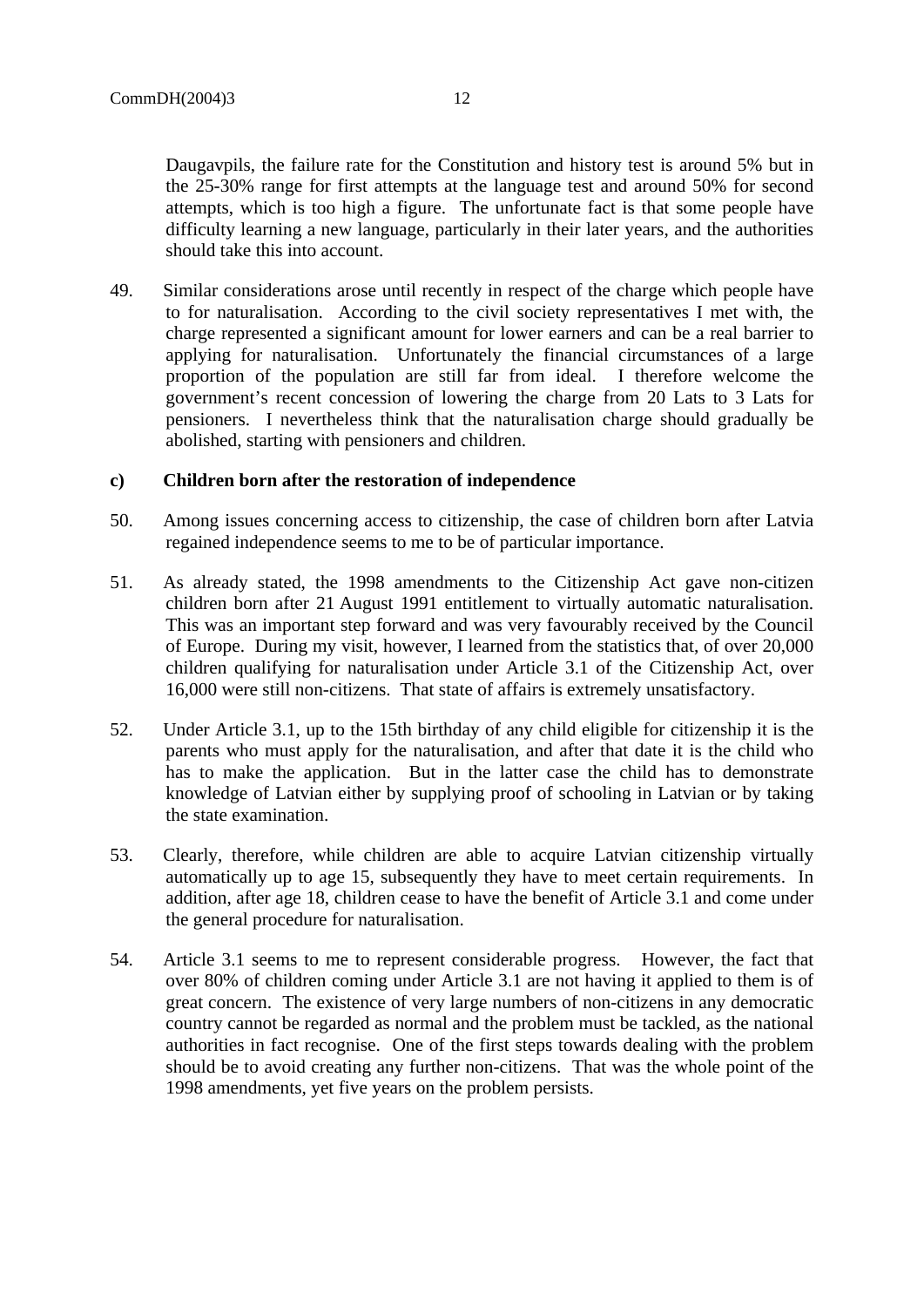- 55. It would appear that parents of eligible children are not very active in making applications – surprisingly, because it should be clear to parents that it is in children's interests to be full citizens of the country where they live. At the same time some of the people we talked to said that many parents did not have sufficient information about what steps to take. That situation should not be allowed to continue.
- 56. I believe that the state has a responsibility to see to it that, within its boundaries, there are not numerous cases of children who do not possess any citizenship, regardless of whether they are categorised as stateless or non-citizen. To that end, the state should interpret the legislation in a manner which I would describe as incentive.
- 57. Ideally, in my view, the mere step of declaring to the national population register any child born in Latvia at least one of whose parents is a non-citizen should be treated as an application for Latvian citizenship within the meaning of Article 3.1.
- 58. If, however, such an interpretation recognising the legitimate entitlement of new-born children cannot be adopted, then I recommend that the form which all parents have to complete when registering their children have two special boxes added to it in which parents would indicate that they wished, or did not wish, to request Latvian citizenship for the new-born child. The mere indication at that point of their wish to apply would be treated as equivalent to an application for citizenship.
- 59. Some of the people I spoke to said that some parents might not wish their child to have Latvian citizenship because of wanting to apply for it to have citizenship of another state. That is certainly possible. I would repeat, however, that it is for each state to ensure that children born in its territory do not end up stateless. I accordingly suggest that if parents opt not to request Latvian citizenship for their child they should have to fill in a special box on the form indicating as much. And in that event they should be required to provide evidence to the national registration authorities that they have completed the appropriate formalities at a consulate of the foreign country whose citizenship they want their child to have. Only on that condition should it be possible for a child not to be registered as a citizen at birth, for otherwise the state risks creating even more non-citizens.
- 60. Really it seems to me that Latvian society as a whole needs alerting to the citizenship issue affecting the children with whom the country's future lies. When I visited the Imanta orphanage at Riga, I was given to understand that non-citizen children born after 21 August 1991 and placed in the orphanage's care did not routinely become citizens. In reply to my question on the subject, the lady director of the orphanage said that the orphanage did not apply for citizenship in all cases. A citizenship application was made from time to time, mainly so that a child could travel abroad to take part in sports events. In my view all specialist institutions having care of children should take the necessary steps to ensure that all their children are given citizenship, whether or not they have sporting ability. In the case of children who are in the state's care, the duty to do so seems to me to be still greater since, having no family to look after them, they are doubly vulnerable and require all the more attentiveness from the people supervising them and exercising parental authority over them.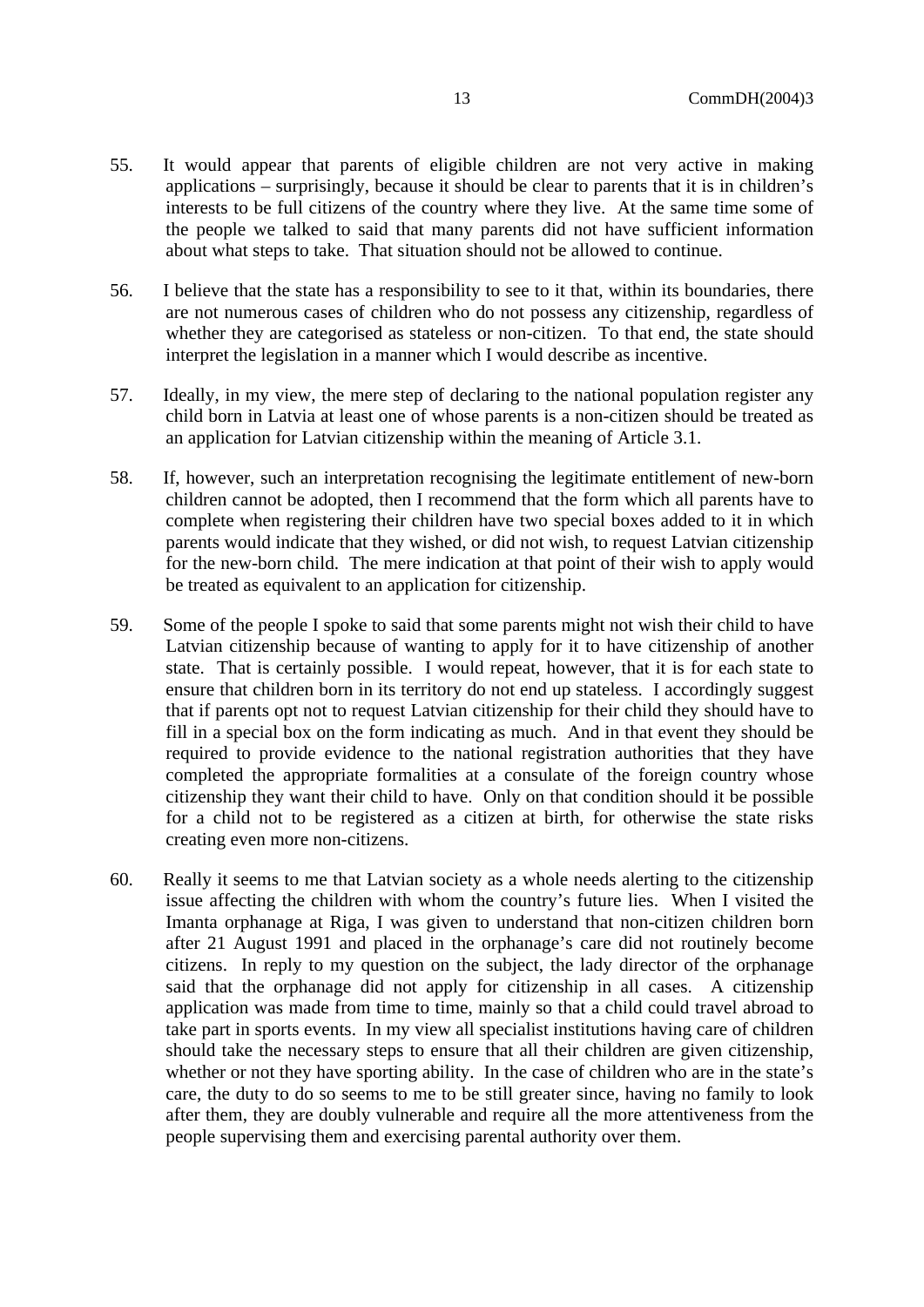61. I therefore call on the Latvian authorities to resolve the matter as soon as possible, for it is unacceptable, to put it mildly, that in the citizens' Europe we are building there should be huge numbers of people with no citizenship.

### **d) Exercise of political rights by non-citizens**

- 62. As already pointed out, non-citizens are deprived of important political rights, starting with the right to vote and stand in elections. While that is perfectly understandable in the case of national elections or referenda, not being allowed to take part in local elections raises a number of issues.
- 63. The fact is that local elections are unconnected with exercise of national sovereignty and mainly have to do with the conduct of municipal affairs. It seems reasonable that people who for many years have lived in a locality, pay their local taxes and are bringing up their children there should have some say in purely local affairs. That is common sense and is currently advocated both by the Council of Europe and the European Union in the case of foreigners who are long-standing residents of their municipality.
- 64. As of 1 May 2004, when Latvia becomes a member of the European Union, all citizens of European Union countries residing in Latvia will have the right to vote in local elections there. I believe the authorities should give serious thought to granting the same right to people who have lived in Latvia for many years or, indeed, since birth.
- 65. Wherever I went in Latvia I heard much talk of the need to speed up integration of non-citizens into the national community. Integration necessitates giving non-citizens more reason to involve themselves in community life, and I believe that being allowed to take part in local elections would, for most non-citizens, be a first step towards naturalisation. It would also give them a guarantee of being listened to, a consideration which is far from negligible for members of minorities.

# **2. Protection of the rights of minorities**

- 66. As already stated, Latvia is a country whose population is to a great extent made up of minorities - Russian, Polish, Bielorussian, Ukrainian and other. Most persons belonging to these minorities speak Russian as their native language. This is of course largely the result of the history of the last 60 years, a legacy of the Soviet Union.
- 67. Because of the large number of minorities in Europe, the Council of Europe drew up a special instrument to give greater protection to minorities present in member states' territories. The instrument in question is the Framework Convention for the Protection of National Minorities. Regrettably, Latvia has not yet ratified the framework convention, which affords genuine protection to minorities. I would therefore urge the Latvian authorities to ratify that instrument, protecting as it does minorities' rights.
- 68. In my many conversations at Riga and Daugavpils, it was apparent to me that Latvia is making great efforts to enable its national minorities to preserve their identities and cultures. For instance there are large numbers of schools for children from minorities.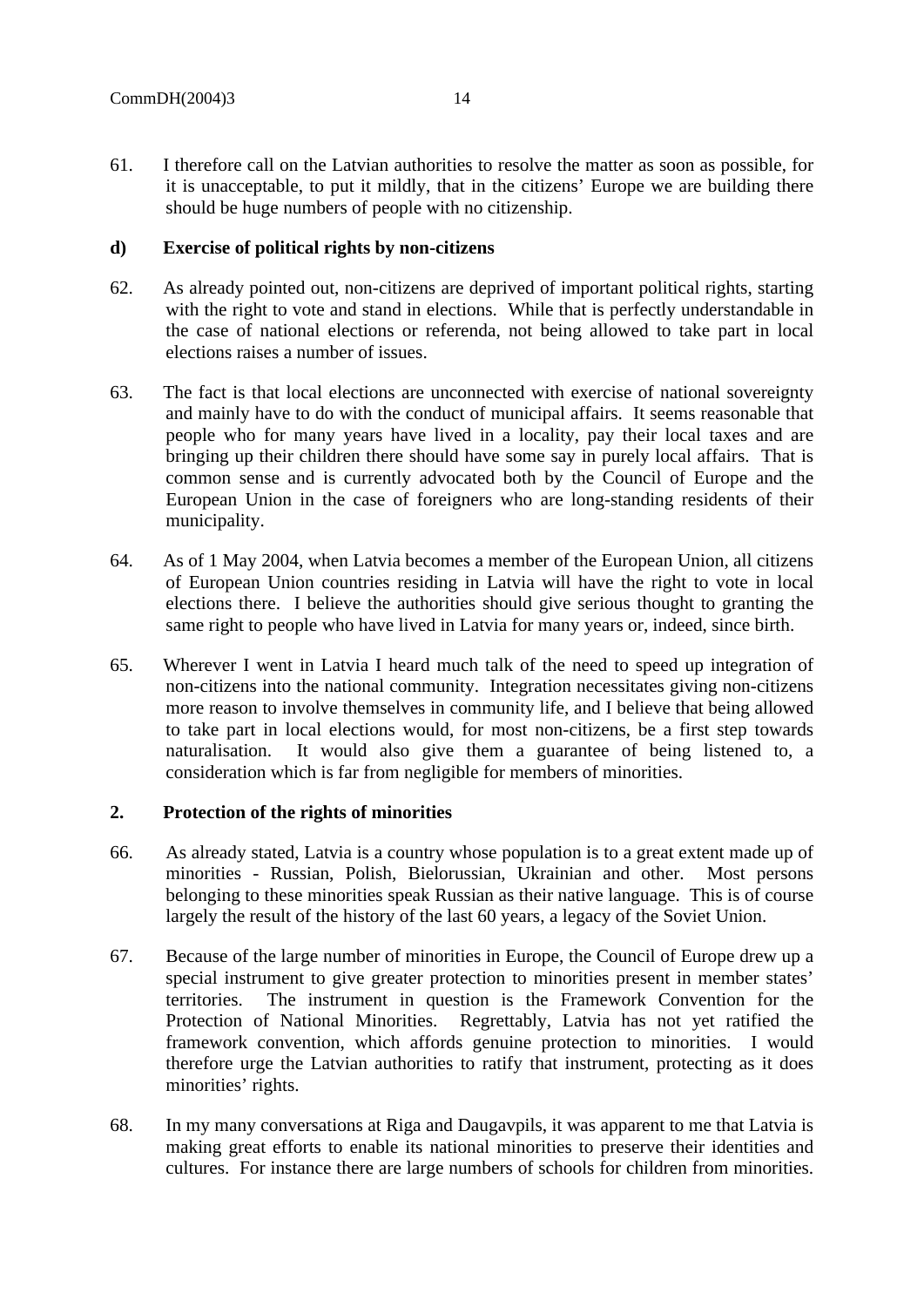These schools teach some of the curriculum in Russian, Polish, Estonian, Lithuanian, Belorussian or Hebrew, or provide special classes for Roma. I also had the opportunity to meet representatives of minorities' cultural associations at Daugavpils. Here, too, I was pleased to see the municipal authorities' sensitivity and openmindedness in making arrangements for minority cultural life, including provision of grant aid.

69. At the same time it was clear from my conversations with representatives of civil society and with members of minorities that solutions were still awaited to many problems.

### **a) Use of minority languages in dealings with administrative authorities**

- 70. One of the general principles of Latvia's Official Language Act is that the language spoken in public institutions and organisations is Latvian. The act stipulates that the official language should be used in private enterprises where there is legitimate public interest, and in particular in a number of matters including public security, health, public policy, medical treatment, employment protection and consumer affairs.
- 71. The Official Language Act expressly prohibits municipal authorities and courts from accepting documents from individuals that are written in a language other than Latvian, except in certain specific cases (such as statements to the police). Documents in other languages are not accepted unless accompanied by translations into Latvian, which must be certified as accurate by a notary. At the same time, the Law stipulates that even though Latvian is compulsory in all dealings with the authorities, and in the public sector generally, in emergencies (in the event of fire or if medical help has to be summoned) other languages are allowed – as is only sensible. Indeed it would be rather extraordinary if they were not.
- 72. The question of language use loomed large in our conversations with representatives of civil society at Riga and Daugavpils. We were told that, in some parts of the country where Russian-speaking minorities are present in particularly large numbers (chiefly the Latgale area and Riga), not being allowed to correspond with the authorities in the minority language posed a real problem. This of course is a situation that mainly affects older people unable to achieve sufficient Latvian proficiency for official correspondence.
- 73. When we visited Daugavpils town hall, the mayor told me that use of Russian was sometimes an issue but that the town hall did everything it could to assist anyone who needed help. We were informed, for instance, that, in accordance with the legislation, the town hall had Latvian/Russian translators to translate people's letters to the town hall and the town hall's replies. This is undoubtedly extremely constructive. Apparently, however, there are far too few translators to meet the needs of a city with a population of more than 100,000 85% of whom are Russian speakers.
- 74. In addition, in small, mainly rural municipalities inhabited for the most part by members of minorities, there do not seem to be any translators to help non-Latvianspeakers correspond with the authorities. This was reported to us by the head of the Human Rights Office. In my view a solution must be found as a matter of priority.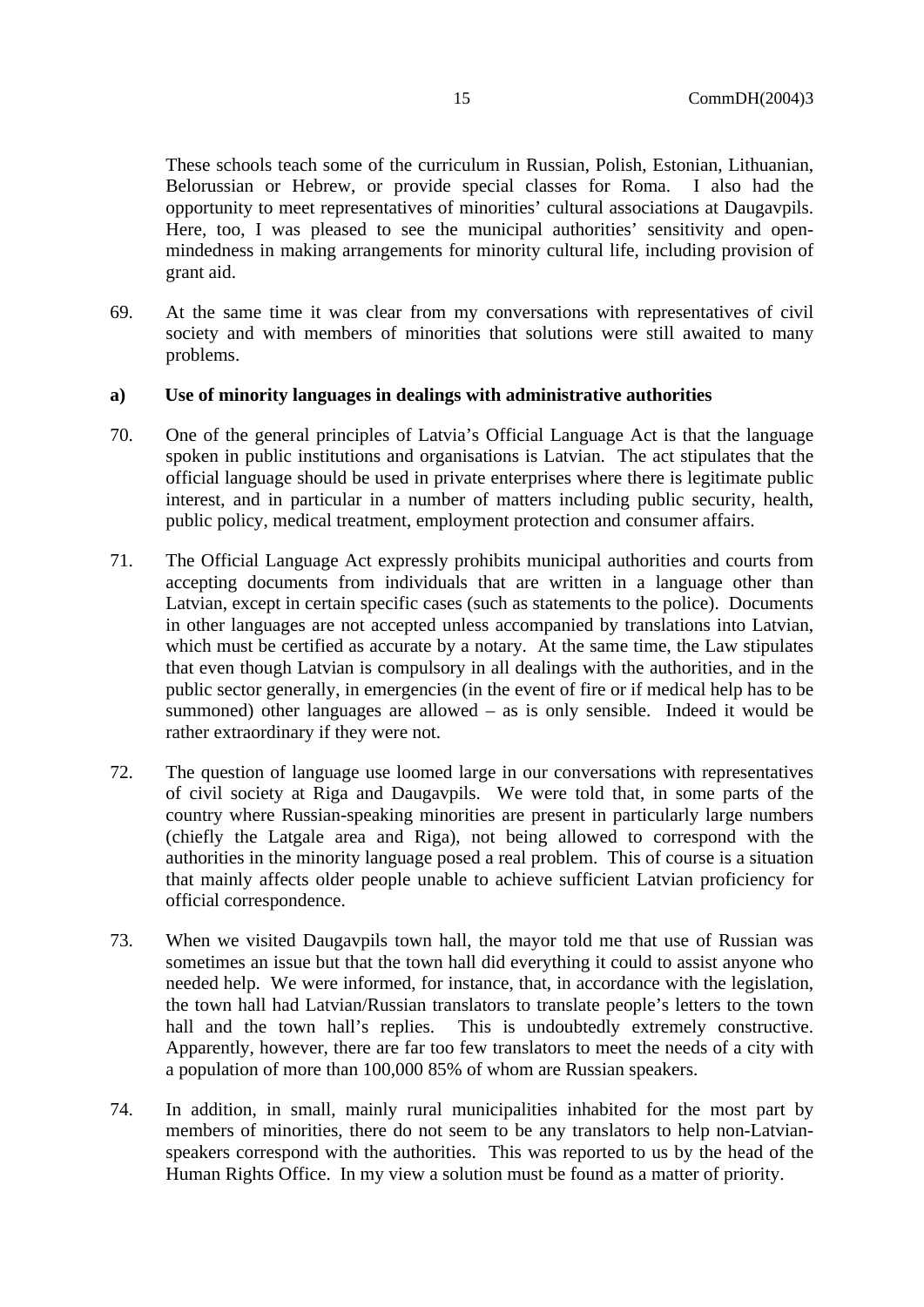75. In general I believe the Latvian authorities should endeavour to provide more support to members of language minorities, and allow them to use their mother tongues for official business, as suggested in Article 10 of the framework convention. A gesture of support and magnanimity on the part of the state would certainly be very beneficial in terms of strengthening national cohesion. In addition, it might well motivate members of minorities with inadequate command of the official language to improve their knowledge of Latvian.

#### **b) Use of minority languages in the media**

- 76. Another question we heard a great deal about was use of minority languages on radio and television. The background to the issue is a little fraught because, for a time, minorities' representatives complained of a degree of discrimination against broadcasting in Russian or other non-official languages in that the Law on Radio and Television laid down a system of quotas setting output percentages for minority languages and the official language.
- 77. However, the problem seems to have been solved by a decision of the Latvian Constitutional Court of 6 June 2003. In my meeting with NGOs, it was clear to me that they were pleased with what they saw as a brave decision by the Constitutional Court, and correspondingly proud of the country and democratic operation of its institutions. The decision is certainly undoubted evidence of the separation of powers within the Latvian state, and of total observance of the rule of law in a still developing democracy.
- 78. My conversation with the President of the Constitutional Court gave me a better grasp of the decision and its actual impact. The decision found Article 19.3 of the Radio and Television Broadcasting Act to be contrary to Article 100 of the Constitution. The court held that the desire to increase the influence of Latvian was certainly acceptable but that the means adopted by the legislation, namely the system of language quotas, was inappropriate. The National Broadcasting Council has had to weigh the implications of the decision and take action accordingly.
- 79. During my visit to Latvia I was informed that the Broadcasting Council was meeting shortly to amend the system of language quotas and the requirements governing radio and television broadcasting in minority languages. I accordingly hope that this problem has since been definitively resolved.

# **c) Learning of Latvian**

80. While it must be possible for minority languages to be used in daily life, and for there to be radio and television programmes in minority languages, it is also important and necessary for everyone in Latvia to learn Latvian and aim for proficiency in it. That is a fairly basic and indeed, I would suggest, obvious point.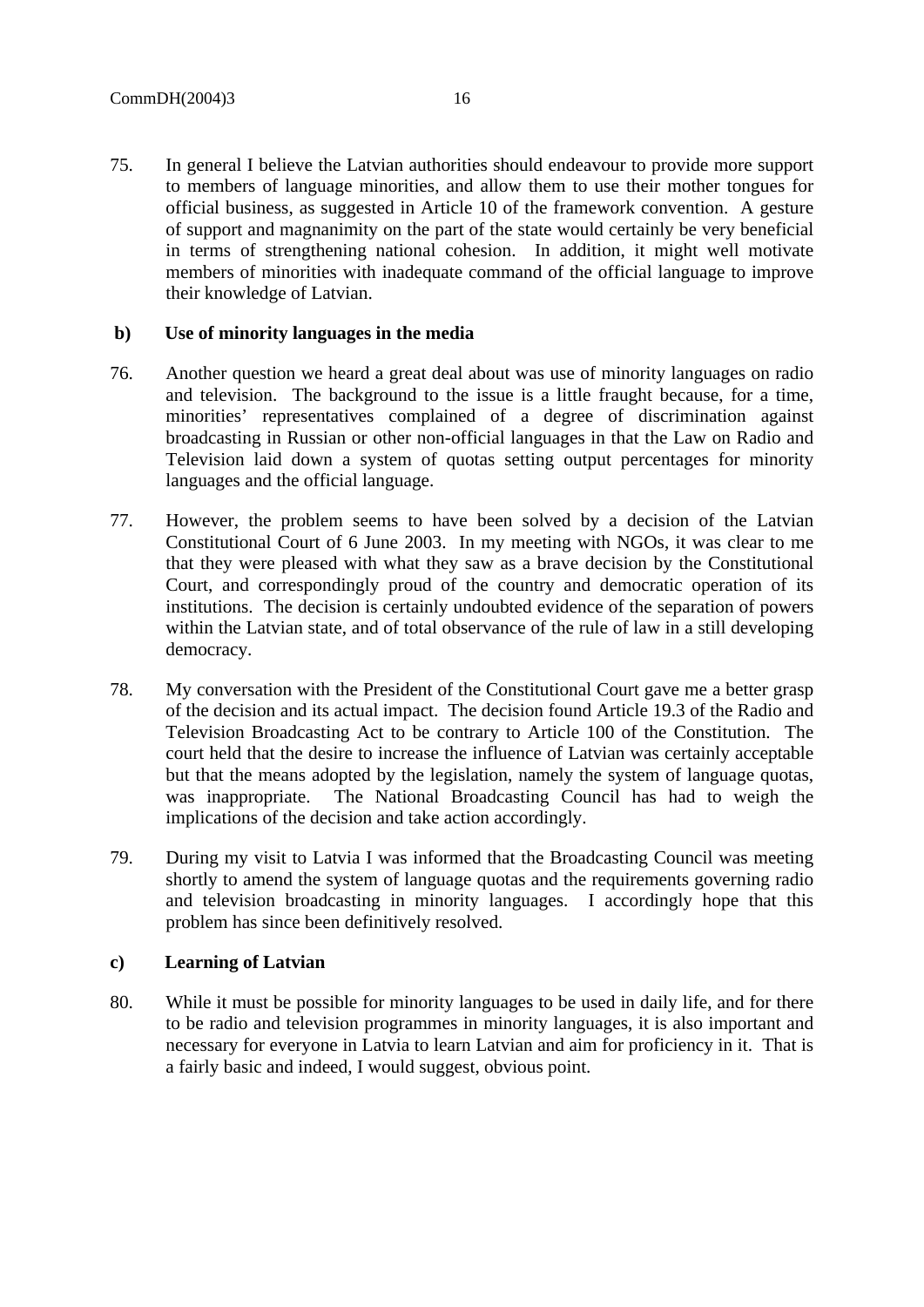- 81. How can anyone live in a country they regard as their own and not want to master its official language? It is a question not only of respect for the country and one's fellow citizens but also of self-respect and respect for one's children. Refusal to learn the official language is to some extent to turn one's back on a future for oneself and one's children.
- 82. In my meetings at Daugavpils I heard a great deal about the city's history, which has always been multicultural, multi-ethnic and multilinguistic. I was told that in the past the vast majority of the population had spoken two languages, and sometimes three or more. That had been part of a tradition of day-to-day neighbourly relations, one of the sensible, basic rules of communal life which were observed for centuries in that part of our continent.
- 83. It therefore seems to me that it would at the very least be politic for minorities to learn Latvian, just as Latvians apparently continue to learn and master Russian. This is simply a question of the elementary rules of respectful coexistence and I would hope that it will be observed in future, as it was in the past.
- 84. However I would urge the authorities to give utmost assistance to those who wish to learn Latvian or improve their knowledge of it. I am aware that there are special programmes, some of them financed by international funds. I was told of this when I visited the office of the National Latvian-Learning Programme.
- 85. In my conversations with representatives of civil society, however, I was several times told that there were too few Latvian courses or too few Latvian-learning opportunities for people unable to pay. According to information received, the state budget for the learning of the Latvian language has been reduced, whilst additional funding had been provided by the EU for this purpose. If, however, the state has set itself the objective of improved population-wide command of Latvian, then it has to be prepared to provide the necessary resources.
- 86. I, therefore, hope that the authorities will pay special attention to financial support for voluntary learning of Latvian. I in fact received assurances on this from the socialintegration minister, Mr Muižneks, in the two very instructive meetings I had with him which brought home to me the importance the Latvian Government attaches to matters of social integration. The very introduction of the post of integration minister in late 2002 is evidence of the authorities' determination to do whatever is necessary to achieve the objectives they have set themselves in this area.

# **3. The functioning of the education system**

87. One of the main subjects of the discussions we had in Latvia was the secondary school system and the various reforms that have been introduced or are planned. This is currently the focus of much debate in Latvian society, both in government circles and in civil society.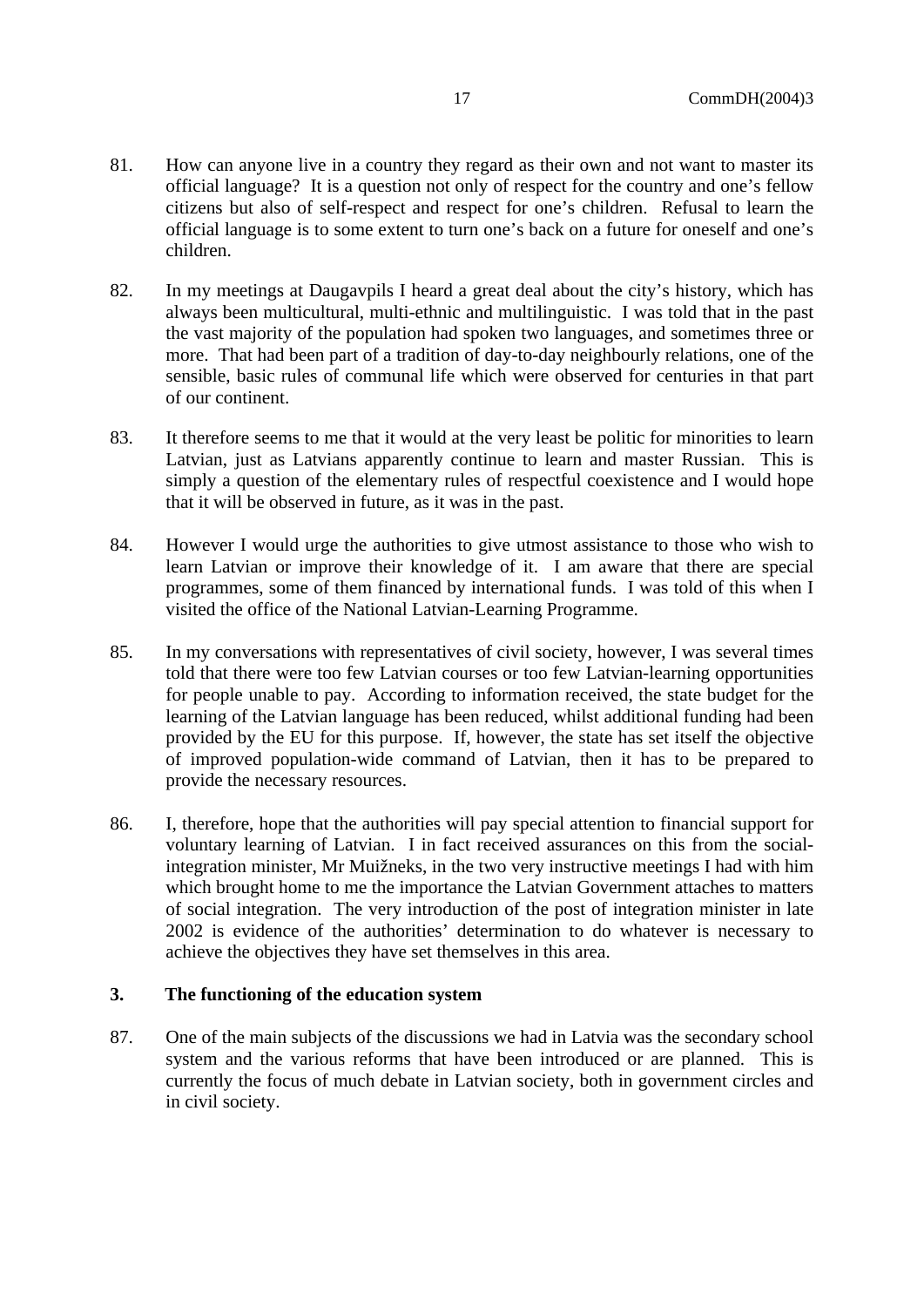- 88. I was made very aware of the concerns both of parents and the authorities as to the future of the school system, and I made a particular point of visiting schools myself so as to see the situation at first hand and discuss with teachers and pupils the questions of most concern to them.
- 89. By questioning the people immediately affected by this or that burning issue, you often gain a better, more dispassionate picture of the situation than from more theoretical discussions. During my three days in Latvia I visited four secondary schools: Secondary School No.1, in Riga, which teaches through the medium of Latvian; the Polish school in Riga, where I was much impressed with the quality of the facilities; and two schools at Daugavpils, No.3 and No.15, which teach some subjects in Latvian and others in Russian, though they differ as to the breakdown between the two languages. The very open and frank conversations which I had with staff and pupils gave me a clearer picture of the situation, and I would like to thank them for their willingness to discuss with me. I apologise to both for interrupting classes and dragging pupils away from the arcana of algebra and chemistry, though some pupils seemed not unhappy to have to make do with a free-ranging discussion in which the only formulae had to do with the proportion of minority-language instruction to Latvian instruction.
- 90. I would acknowledge at the outset that although Latvian civil society is passionate about educational reform, the climate in the schools I visited was much more serene and highly constructive. In those schools there is a very straightforward and very logical consensus which, in my view, everyone would do well to adopt - everything that takes place is done in the children's interests. That elementary wisdom should be basic to all change and all reform, and I said as much in my talk with the education and science minister.
- 91. At present secondary education in Latvia is given in Latvian, Russian and another seven languages. A programme was launched in 1999 to introduce bilingual education in primary schools. It requires that minority-language schools switch to teaching subjects in both languages and devote more teaching time to Latvian.
- 92. In state secondary education, the 1998 Education Act provides for a transition to instruction delivered mainly through the medium of Latvian. At present there are four models for the switch to the new system. I shall not describe them here on account of the extreme technicalities of the matter. At all events it would seem that, as from September 2004, all schools will change to a system in which 60% of subjects are taught in Latvian and 40% in the minority language. At the time of my visit, it was foreseen that state final examinations were to be taken solely in Latvian. However, the Latvian authorities have since informed me that, as of 2007, the content of final state examinations will, indeed, be written in Latvian, but that pupils will be able to choose which language they wish to answer in.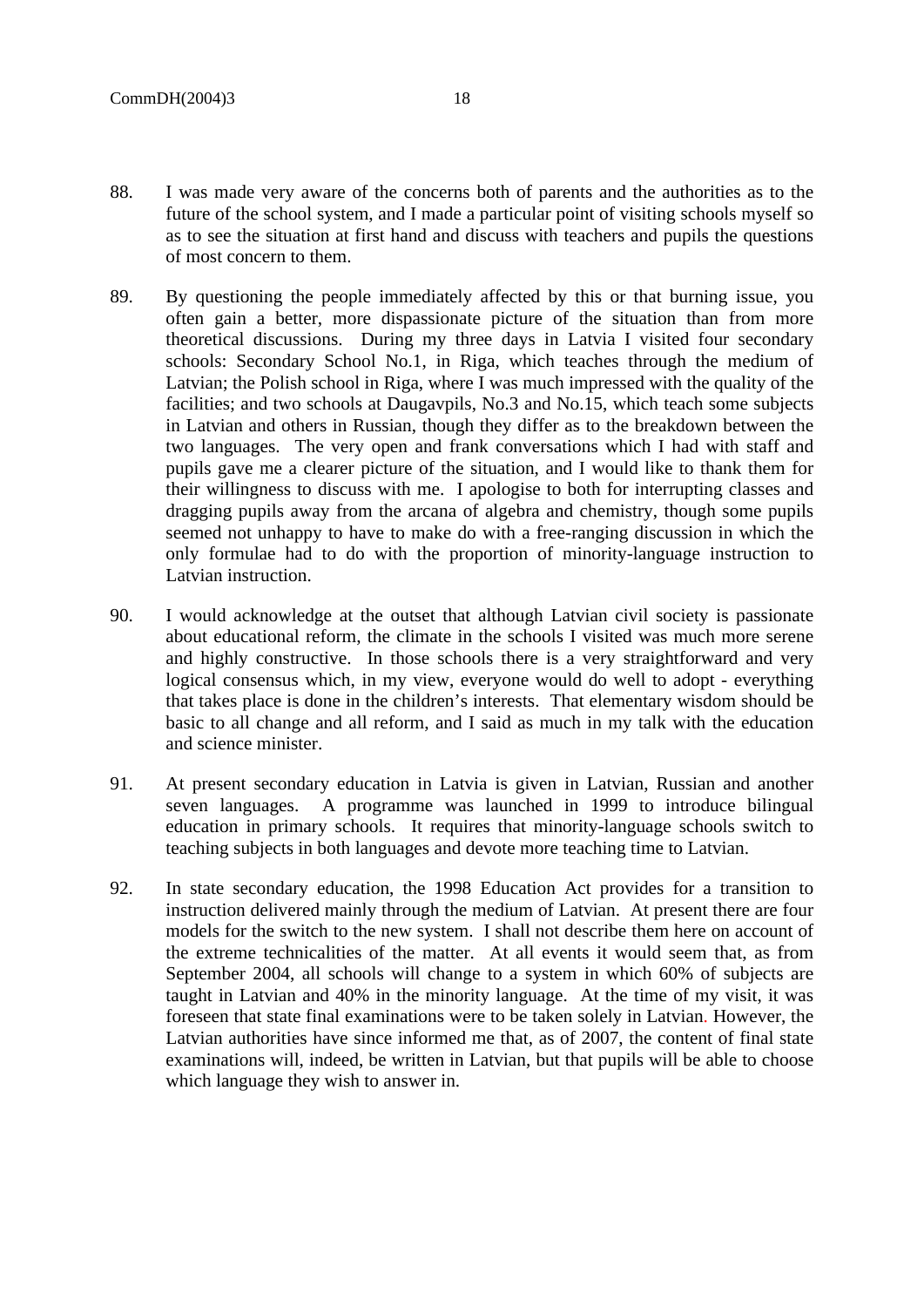- 93. Many parents are worried about the situation. Many of the people I talked to said that the ground had not been properly prepared for the switch. They said that at present minority schools did not have enough teachers able to teach their subjects in Latvian as from next year. The imposed change is likely to result in a lower standard of teaching, and this would be damaging for the pupils.
- 94. I listened carefully to representatives of parents, teachers and the pupils themselves, as well as to the explanations which the officials accompanying me on my visits gave me. I also heard the views of the education minister.
- 95. Our conversation was extremely open and frank. I appreciated the minister's firm promise not to rush the transition and to step up consultations. Some NGOs had complained, when we met, that the authorities had been unreceptive in their discussions with parents' associations, and the NGOs had also regretted, among other things, that no meeting with the minister had been possible. In my conversation with him the minister said that he was amenable to such a meeting and promised to receive parents so as to explain his views to them face to face. The question is one which needs to be discussed dispassionately, and this is something the pupils very badly require: they need protecting from all the political animosity by which the reform is currently beset.
- 96. The minister assured me that the pupils' interests came first, and that the government did not plan any further change to the language-use ratio in schools, undertaking to keep to 60/40. He also explained to me the government's reasons for switching to the new system. The reform is being carried through with the aim of ensuring that, at the end of secondary school, each pupil has a command of the official language that guarantees him or her a proper place in society. Command of the language is in any case necessary to go on to higher education in state institutions, where the courses are taught in Latvian only.
- 97. I agree that it is extremely important that all young people leave secondary school with a good command of the official language. But learning the official language must not lower the standard of teaching in other subjects. From that standpoint one of the points made by parents' representatives struck me as of great interest. The proposal was that at each school the parent-teacher association be able to decide, in the particular case, whether the school was ready to switch to the new system. Some schools might need a slightly longer transitional period, but that would undoubtedly allow the reform to be introduced in a more consensual manner and in keeping with everyone's interests.
- 98. In addition, NGO representatives expressed fears about future standards of minority mother-tongue teaching in minority schools. Apparently there are too few young teachers coming through because the state higher-education institutions do not train teachers for teaching in minority languages. A similar problem was reported to exist regarding textbooks, whether for language courses or subject courses taught through the medium of minority languages. The Ministry of Education has insisted, however, that all relevant textbooks on the curriculum are translated from Latvian into Russian.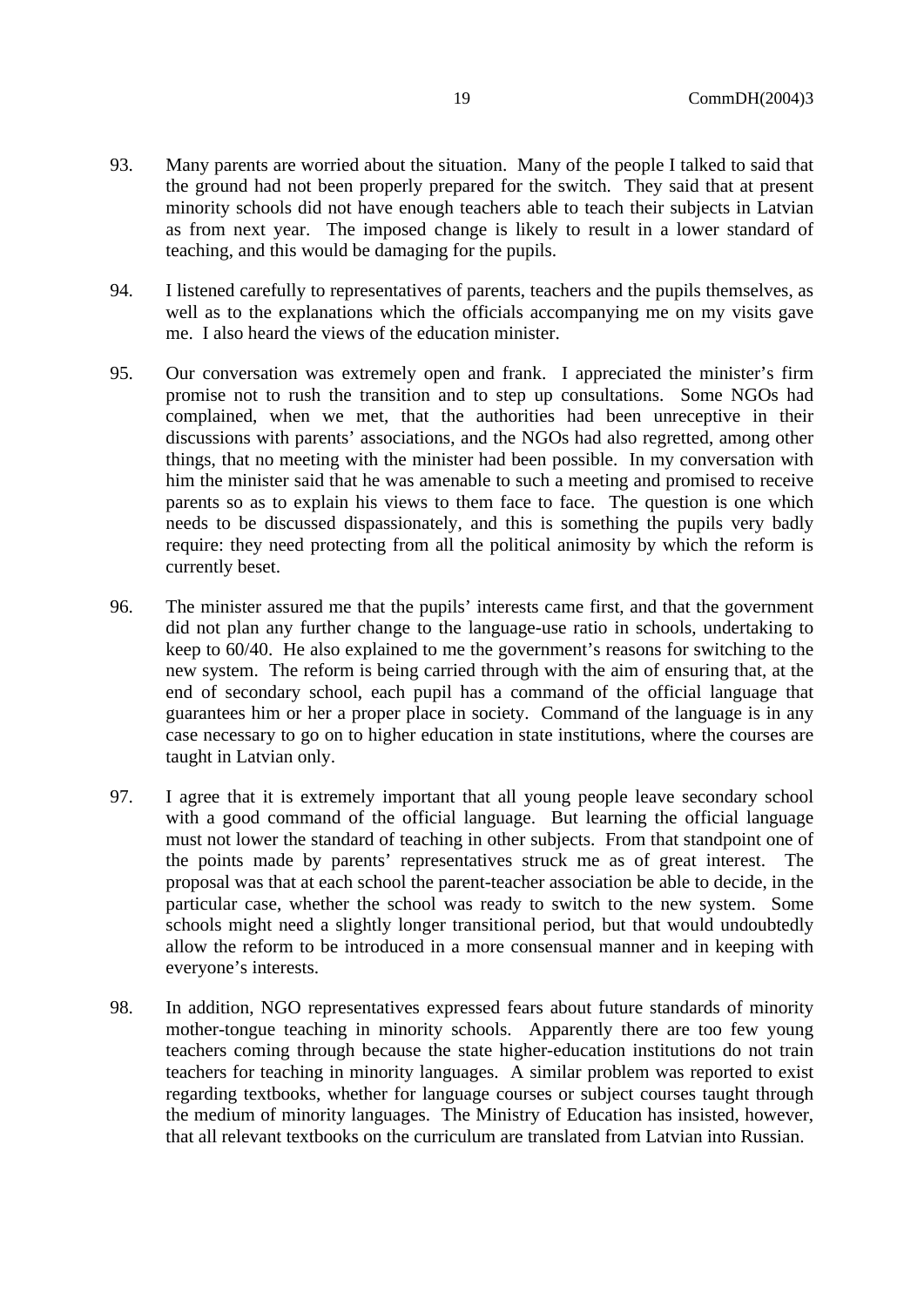99. The authorities need to take great care here, for no member of a national minority can feel comfortable in a country where there is no evidence of respect from officialdom or the majority population. The fact is that mutual respect is essential to collectively building a prosperous future for Latvia.

# **V. PROTECTION OF RIGHTS IN THE SOCIAL AND HEALTH SPHERE**

- 100. Since the return to independence, Latvia has made great efforts to bring about real improvements in the welfare sphere. As I told the social security minister, the methodical, day-by-day improvements being made in the social situation have already begun bearing fruit and the trend is bound to gather pace if the state continues providing support to particularly vulnerable sections of the population.
- 101. Although I cannot deal comprehensively with this important subject in the present report, I would like to make one or two comments about particular points which seem to me to raise the most serious issues and require special attention from the authorities.

### **1. Treatment of the mentally and physically disabled**

- 102. The Latvian Constitution contains special provisions on the rights of people with disabilities and protects them from discrimination. The protection is not just a matter of symbolic recognition: legislation has been enacted which gives genuine guarantees of respect for the rights of the vulnerable, one example being the Disabled Access to Public Buildings Act.
- 103. When I met the minister, we discussed a problem which representatives of civil society had particularly raised, namely the very low income levels of people with disabilities, added to very limited access to employment and very low invalidity allowances. The authorities showed great understanding of the problem and assured me of their determination to find both short-term and longer-term solutions.
- 104. The minister told me that the government is currently setting up a special programme to help people with disabilities find employment. The programme will facilitate entry to working life, and I was told that it is but the first stage in a much wider-ranging programme.
- 105. A solution should very shortly be found to another problem: there has been a great deal of criticism from associations representing people with disabilities about overrestrictive rules setting out the disability criteria, on which entitlement to an allowance and other help directly depends. Whilst the procedures for determining disability were modified as January 1 2004, the criteria remain as before.
- 106. In the context of these improvements, the situation regarding people with mental handicap seems much more problematical and requires legislation. Despite the authorities' efforts to genuinely improve on the grim and abusive ways of the Soviet system and bring about radical changes in attitudes to and treatment of the mentally ill, great problems persist.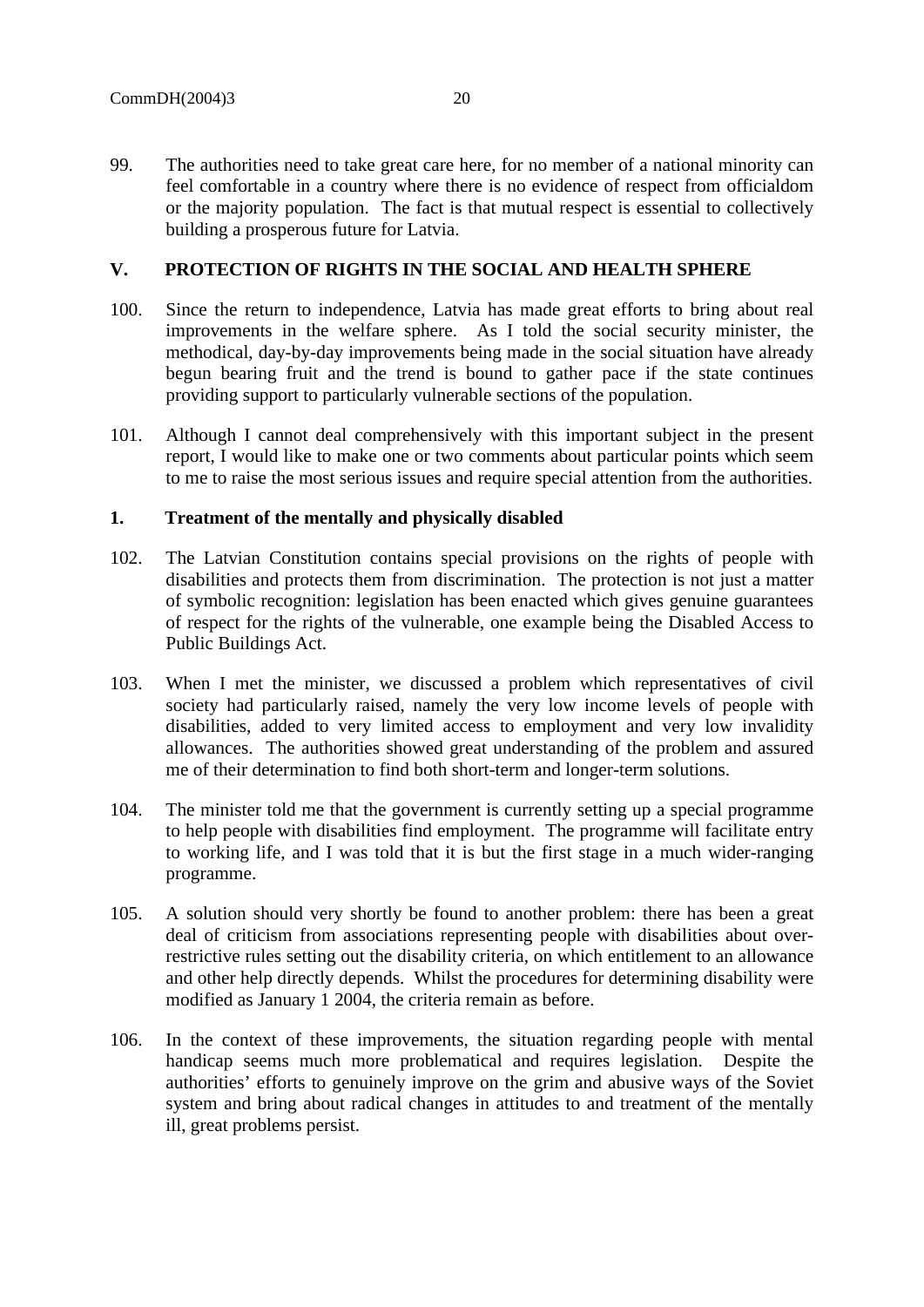- 107. We were told that there was serious underfunding of specialist facilities and hospitals, and a great shortage of places for the mentally ill generally. Waiting lists are still a bone of contention, despite some recent improvement.
- 108. At the same time there are legislative problems that need dealing with speedily: the Psychiatric Assistance Bill, which has already been under discussion for a considerable length of time, has still not been enacted. On the contrary, it has been sent back to Parliament for further amendment and is unlikely to be enacted for several months, and possibly another year, despite much expert assessment, some of it by institutions of international repute.
- 109. At present decisions on the forced placement of patients in specialised institutions are made by doctors without the compulsory involvement of a judge or lawyer. These decisions can be appealed to the Quality Expertise of Medical Care and Working Capability (MADEKKI), whose decisions can in turn be appealed against in court.
- 110. All of which leaves NGOs, which are especially active in this field, seriously worried about possible breaches of Article 5 of the European Convention on Human Rights. Such a situation is regrettable and warrants tackling speedily, particularly as the legislation already prepared apparently meets European standards and offers genuine solutions to the problems. I accordingly urge the authorities to react speedily in this urgent matter.

# **2. The rights of the elderly**

- 111. The economic situation in Latvia, as in many other countries which have just undergone transition to a market economy, is still somewhat difficult, despite signs of real improvement. Unfortunately the elderly have been one of the categories worst affected by the economic reforms, which initially often involved austerity policies. Latvia is no exception here.
- 112. During my visit I noticed real concern from civil society about the general inadequacy of pensions and about pensioners' consequent difficulties.
- 113. I am also seriously concerned about the situation regarding retirement homes: in our conversation the social security minister informed me that, for the time being, the state is not planning any financial programmes specifically for institutions for the elderly, and that the financial burden in this area will fall entirely on municipalities, whether prosperous or less well off. Although the state, I was told, is endeavouring to help out, on a case by case basis and subject to availability of resources, the situation regarding institutions for the elderly is extremely difficult.
- 114. I saw this for myself when I visited the Regional Retirement Services Centre, a retirement home at Daugavpils. Furniture and facilities were the opposite of modern for example, beds for the bedridden did not conform to minimum standards. We saw doctors' consulting rooms whose equipment had not been replaced, the doctors told us, since the mid-1970s. At the same time, however, the staff were extremely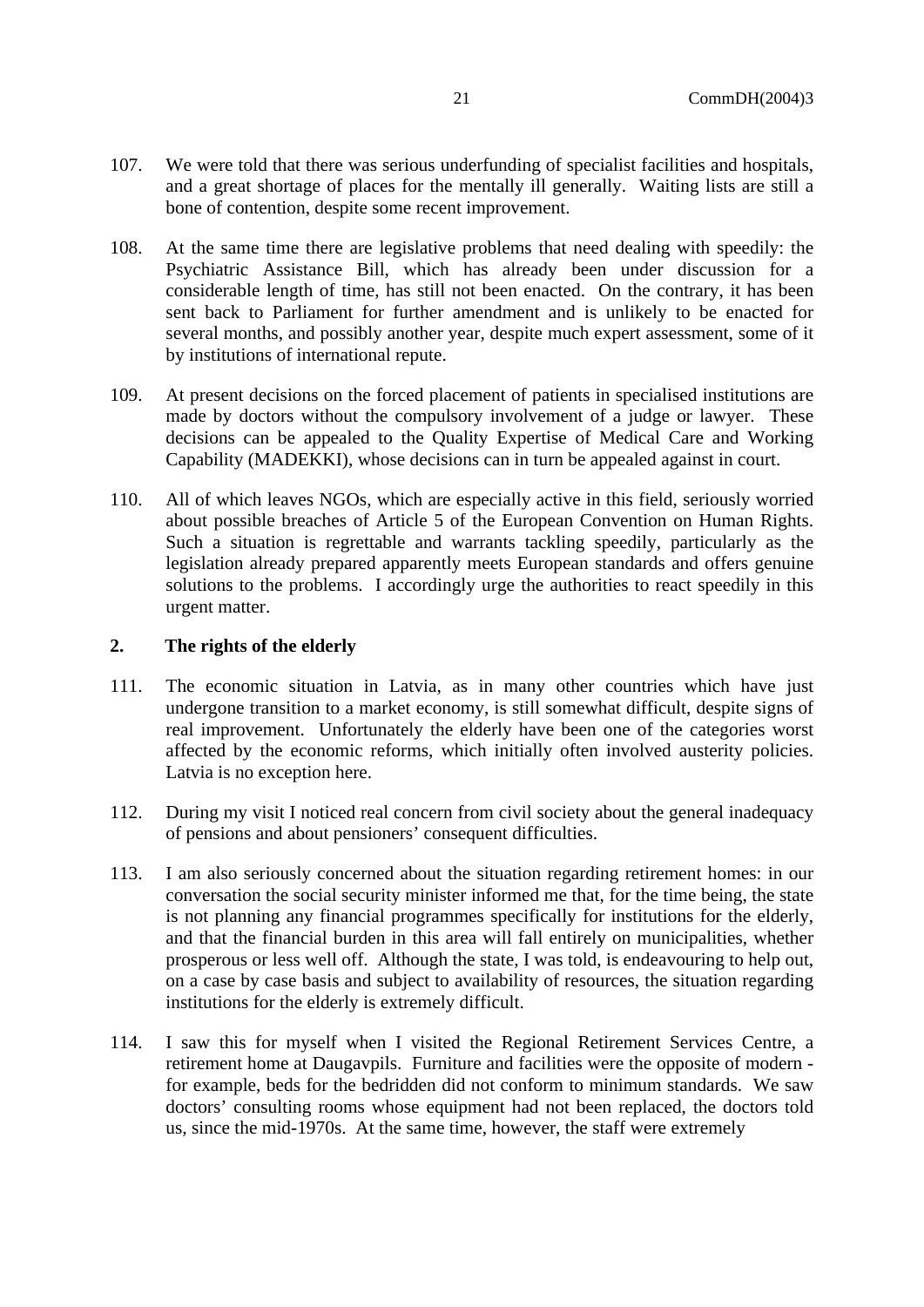sensitive and dedicated, not only giving residents the benefit of all their professional skills but also, most importantly, providing moral support and endeavouring to use the few resources available to them to bring solace and cheer to over 200 old people, most of whom had no friends or family left and were reliant on the staff's total devotion to their work.

115. I would like to thank the staff again for their outstanding work and their total dedication to respect for the human rights and dignity of the centre's residents. I hope that, in appropriate cases, the state will be able to give financial help to retired people generally and to retirement homes in particular.

### **3. The rights of women**

- 116. The present labour code prohibits discrimination against women in employment matters and recent labour legislation expressly prohibits gender discrimination in matters of employment and pay. Under the legislation there has to be equal pay for equal work. According to some NGOs, however, women are still discriminated against in pay and job-finding, particularly in the new private sector.
- 117. Another matter raises serious worries. I refer to family violence, which is still widespread throughout Europe and against which, in our societies, there seems not to be any real revolt producing determined action on behalf of the victims.
- 118. I was told that domestic violence against women is relatively common in Latvia and that there is not any real protest about it. The situation is worsened by the fact that women victims generally do not know to whom to turn for protection and are reluctant to go to the police. At the same time the courts and police apparently tend to play down the seriousness of domestic violence and to treat it as a private matter for the family to deal with. This is certainly not an issue peculiar to Latvia, but a general problem which exists in a good many European countries.
- 119. I have already said, and will repeat as often as necessary, that a person who attacks another should on no account be able to invoke family circumstances - that is, to rely on the victim's being a member of the family. On the contrary, that seems to me to be an aggravating circumstance which only worsens the barbarity of the act.
- 120. Consequently, the police and courts need further sensitising to the trauma involved and should be prepared to prosecute in order to protect the victim. It is appalling that the woman assaulted is very often obliged to flee the home, taking the children with her, while the attacker stays on in the home, unprosecuted and unpunished. In my view this unhappy tendency needs reversing and victims' rights need better protection through the adoption of vigorous legislative measures to tackle offences of this degree of ignominy.
- 121. I would also urge the authorities to continue with their action against human trafficking. This is a problem that continues to undermine our societies, and none of the Council of Europe member countries is safe from it. Latvia is tackling the problem with the requisite seriousness and commitment. In 2002, for example, Parliament amended the criminal code to stiffen the penalties for trafficking.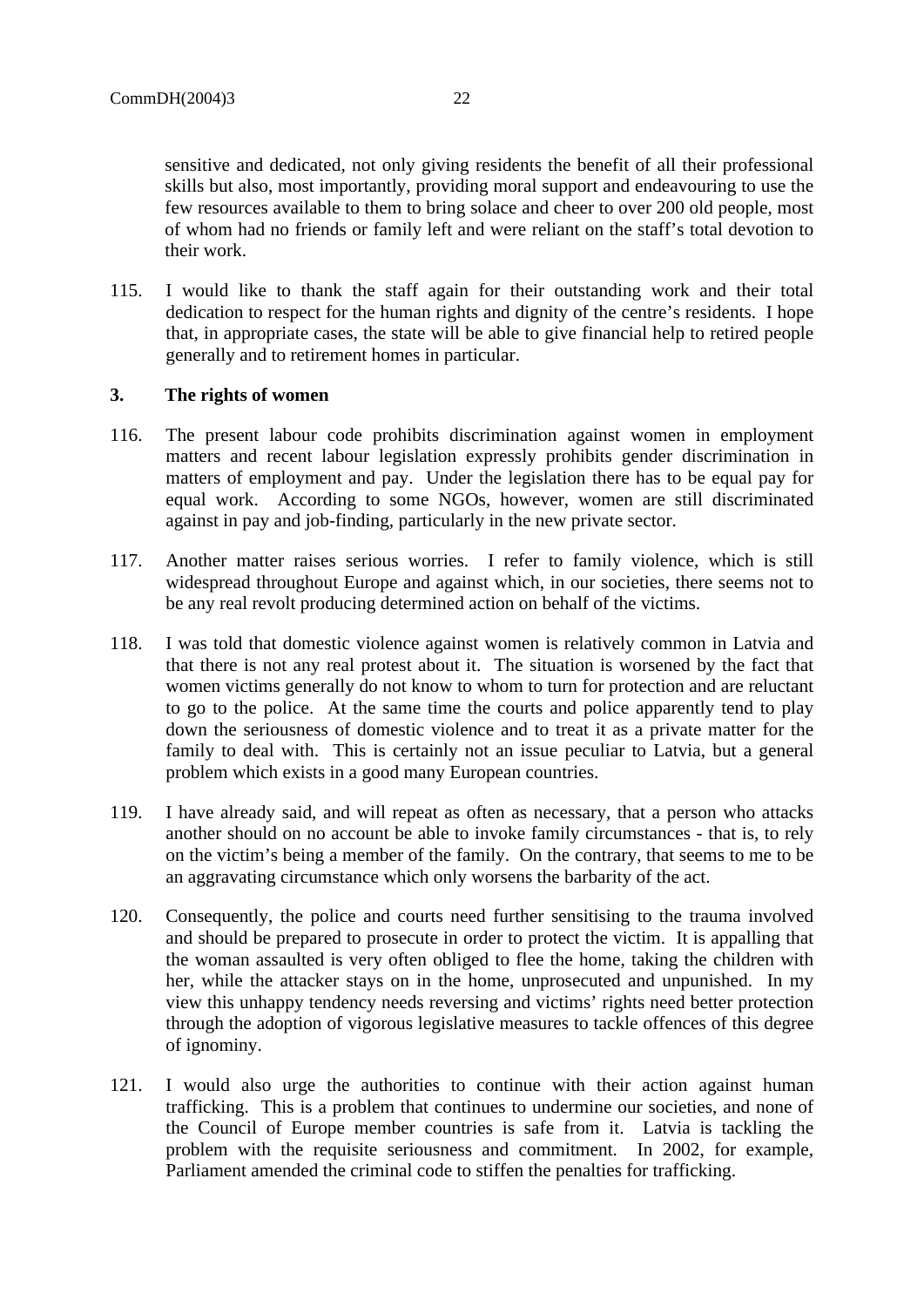- 122. The latest amendments define the offence of trafficking in human beings and lay down a penalty for trafficking human beings to foreign countries of between three and 15 years' imprisonment. These amendments bring Latvian law into line with the new protocol adopted by the United Nations General Assembly on prevention, suppression and punishment of trafficking in people, particularly women and children.
- 123. Such action is necessarily long term, and needs perseverance and reinforcement. In particular, in our meeting with NGOs, some participants regretted the absence of any special programme to assist victims of trafficking in Latvia. Such a programme would step up the war on trafficking.

# **VI. RESTITUTION OF PROPERTY TO THE ORIGINAL OWNERS**

- 124. In my meetings with representatives of civil society, a subject of particular sensitivity for many Latvians was raised several times. The subject in question is restitution of property nationalised after 21 June 1940 and restored to its initial owners, or their heirs, in the early 1990s, after Latvia regained independence.
- 125. I would point out that this is not a situation of which Latvia has a monopoly. Similar situations have arisen in several of our member countries<sup>1</sup>. Dealing with these problems requires a great deal of patience and explanation in that the situation is one in which several sections of the community rightly consider themselves victimised.
- 126. On the one hand, former owners or their heirs have been stripped of property without any compensation. For decades they awaited a return to independence in the hope that the injustice would be repaired one day, and that day has now arrived even though many owners unfortunately did not live to see it. On the other hand confiscated accommodation was mostly allocated to people who are in no way to blame for the original dispossession. The fact is that, when it was decided to go ahead with restitution, property was occupied and it is therefore reasonable to raise the question of occupants' rights.
- 127. As was explained to us, the owners of returned property were required not to raise rents for a certain period. That period comes to an end in 2005, and most tenants will be unable to pay the new rents, which going rates will raise considerably. Most of the property in question is in central areas of towns and cities and therefore very expensive, and in many cases the tenants are low earners or pensioners.
- 128. Clearly this is a matter that the authorities need to handle with particular care because both sections of the population affected are victims, whether being unable to make use of property of which they have been deprived for many years or, in the case of present occupants, facing eviction with nowhere else to go because social housing is insufficient.
- 129. It seems to me that the problem is insoluble unless the state steps in. In my view it would be appropriate for the authorities to collaborate closely with the NGOs active in this field so as to arrive at acceptable solutions, which will probably involve, firstly,

<sup>&</sup>lt;sup>1</sup> See the report on my visit to Slovenia, CommDH(2003)11, section II-2.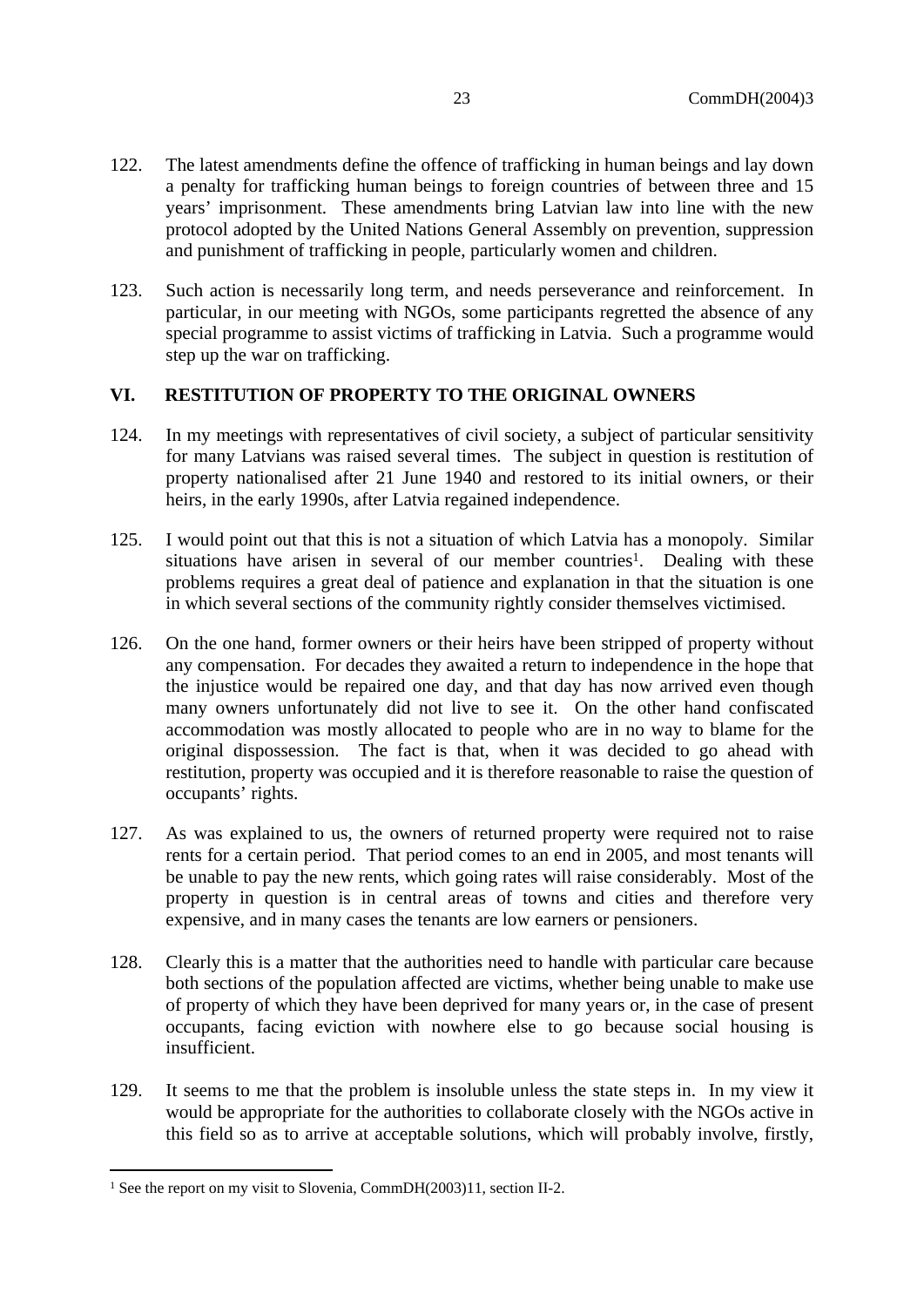expensive compensation of present tenants for several decades' maintenance of their homes and, secondly, getting state programmes under way to build replacement social housing.

130. My hope is that this painful and extremely sensitive problem can be solved in a way that observes the rights both of owners and tenants, in the interests of preserving national cohesion.

# **VII. CONCLUSIONS AND RECOMMENDATIONS**

- 131. Latvia has taken significant strides in the construction of a democratic society. The completion of this process depends on its being perceived by the large majority of Latvians as a collective challenge leading to democratic development and European integration. This requires that Latvia close a chapter on the past, however painful it may have been, and fixes its attention firmly on the future.
- 132. In the light of the preceding findings, and with the aim of assisting Latvia in the promotion of the respect for human rights, the Commissioner makes the following recommendations in conformity with article 8 of Resolution (99)50:
- 1. Put an end to ill treatment on the part of representatives of the forces of law and order. Ensure that the mechanisms for sanctioning violations committed by law enforcement officials function effectively;
- 2. Improve the material conditions in penitentiary establishments and police detention centres. Close down the Riga Central Prison Hospital and transfer its activities to a site better suited to the treatment of the ill, pending the hospital's total refurbishment;
- 3. Ensure the respect for the time limits established by law for judicial proceedings;
- 4. Accelerate the naturalisation of non-citizens. In this context :
	- facilitate the naturalisation of the particularly vulnerable, such as the elderly, the disabled and the young,
	- examine the possibility of providing the naturalisation procedure free of charge,
	- ensure the effective implementation of article 3.1 of the law on the nationality regarding infants born after 21 august 1991. To this end, modify the birth registration forms so as to include the requirement that parents express the desire for their child to acquire Latvian citizenship, or, alternatively, specify a preference for a different nationality;
- 5. With a view to encouraging non-citizens to naturalise and promoting their integration, increase their participation in the political life of the country, notably by examining the possibility of granting them, amongst others, the right to vote in local elections;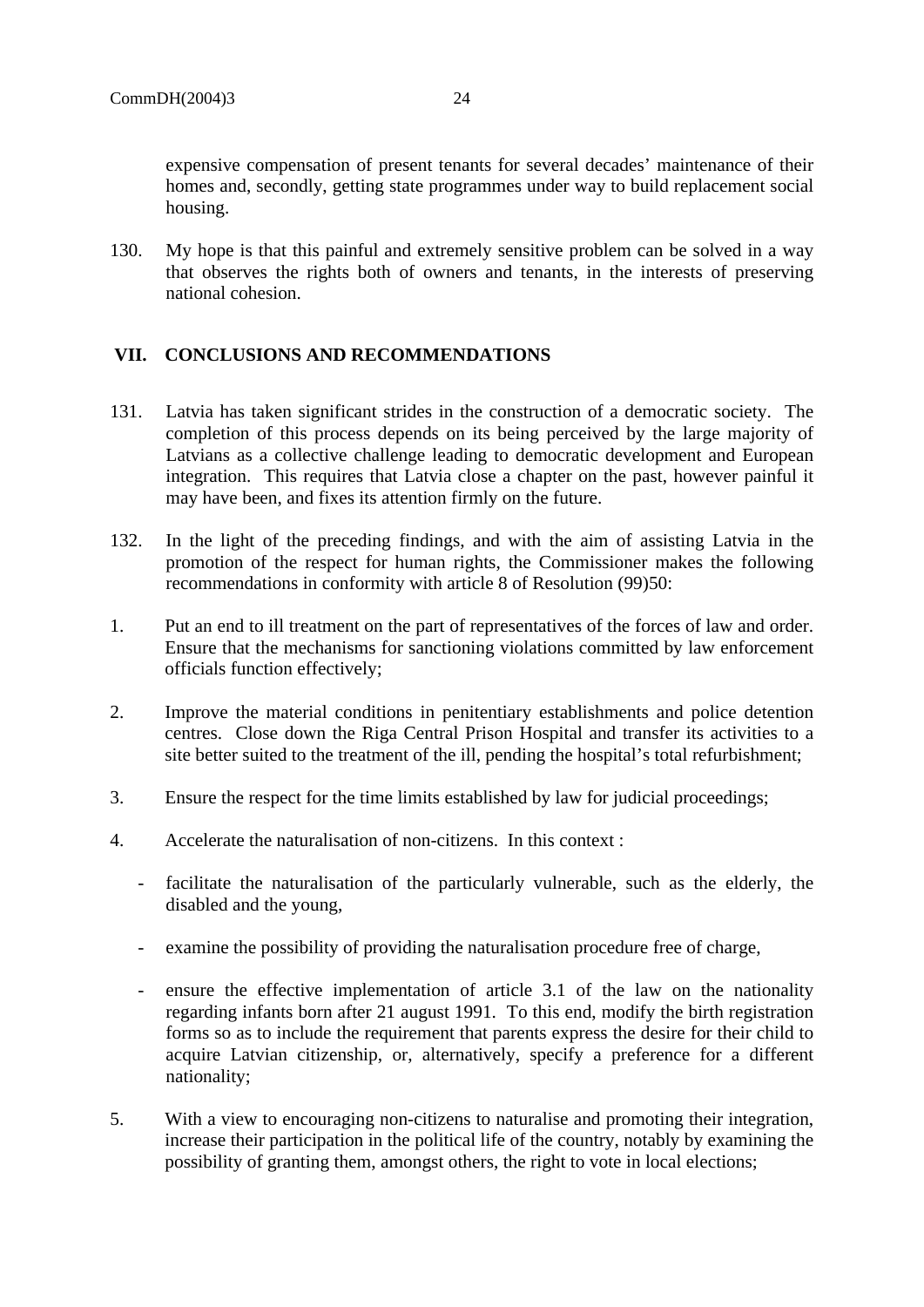- 6. Strengthen the protection of minorities by ratifying the Framework Convention for the Protection of National Minorities;
- 7. Facilitate the use of minority languages, including in written correspondence with the administration;
- 8. Increase the financial resources of Latvian language training programmes, so as to enable all members of national minorities desiring to improve their knowledge of the official language to do so without charge;
- 9. Provide the support and protection of the State to the functioning of secondary schools teaching in minority languages :
	- ensure that the reform of the education system maintains the current high quality of teaching,
	- strengthen the cooperation between the Ministry of Education, teachers and parents in the process of defining the best model and time-scales in the implementation of the reforms,
	- establish tertiary education programmes for the preparation of teachers of minority languages and syllabi for the teaching of other subjects in minority languages, ensure the publication of textbooks in minority languages;
- 10. Proceed rapidly with the adoption of the Law on Psychiatric Assistance;
- 11. Provide an effective system for the protection of women and children against domestic violence;
- 12. Reinforce the cooperation between the authorities and associations representing, respectively, the interests of owners of restituted real estate and renters, with a view to finding acceptable solutions to the problems of renters unable to afford market level rental rates.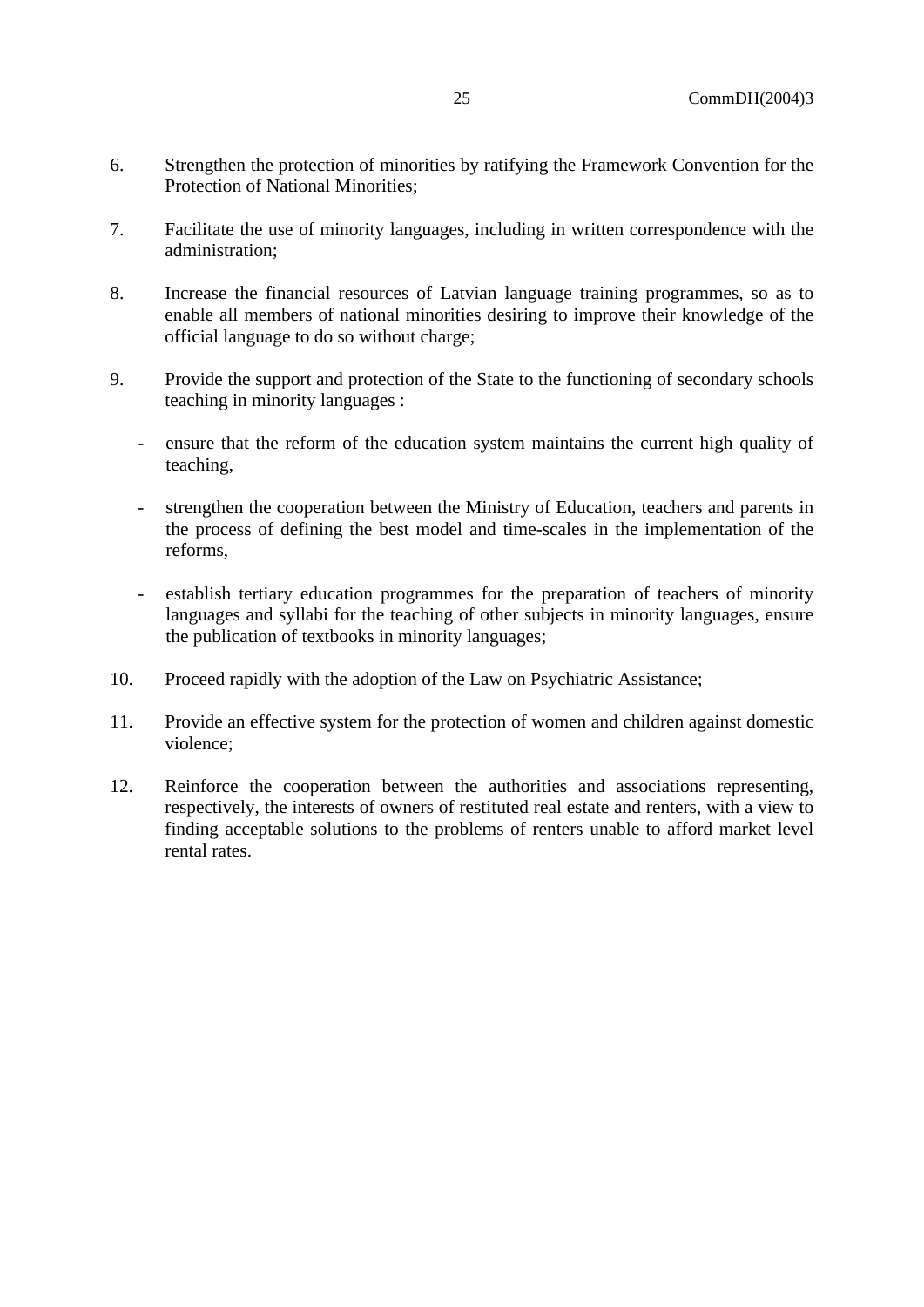# **ANNEX TO THE REPORT**

# **COMMENTS BY THE LATVIAN AUTHORITIES**

#### **Section 13**

Until 2003, no separate statistics were extracted on the cases of physical ill-treatment of persons by police officers; taking into account the recommendations of the European Committee for the Prevention of Torture such statistics are now systemized and included into the Report by the authorities of the State Police. Apart from the disciplinary measures mentioned in section 10 of the Report, in the first half of 2003, the State Police forwarded 22 cases with investigatory materials on the violence against a person by police officers to the competent institutions. As a result of the investigation carried out by an institution performing inquiry, in 20 cases no criminal proceedings were instituted, while 2 other cases where criminal proceedings were started have been sent to the Prosecutor's Office.

#### **Section 28**

The Government of Latvia does not consider it to be appropriate to compare the status of non-citizens to that of stateless persons. As it is noted in the Report, the rights of non-citizens are more extensive than those of stateless persons - they enjoy the same fundamental human rights as Latvian citizens, except for the right to vote and be elected, they have the same social guarantees, they are entitled to an internationally recognized passport and they enjoy full consular protection when abroad. Their legal status and rights are established in a special law adopted in 1995.

There are indeed some stateless persons in Latvia whose status is determined by another law. However, their number is very small – 173 persons as of 1 January 2004.

#### **Section 36**

The Latvian legislation allows practically every non-citizen to naturalise and it is up to an individual to decide whether and when he or she wants to become a citizen. The Government continues to encourage non-citizens to apply for citizenship both by adopting legislative measures facilitating naturalisation and by carrying out informative campaigns, which have certainly yielded results. We are pleased to note that the interest in obtaining Latvian citizenship has considerably increased lately. Since September 2003 the Naturalisation Board has received twice as many applications as in the same period in previous years. One reason for such an increase is certainly due to the openness and encouragement policy of the government and more resources provided for Latvian language training to naturalization applicants. Another reason is that the first major difference in rights between citizens of Latvia and non-citizens will soon inevitably emerge, namely, the citizens of Latvia will also become citizens of the EU.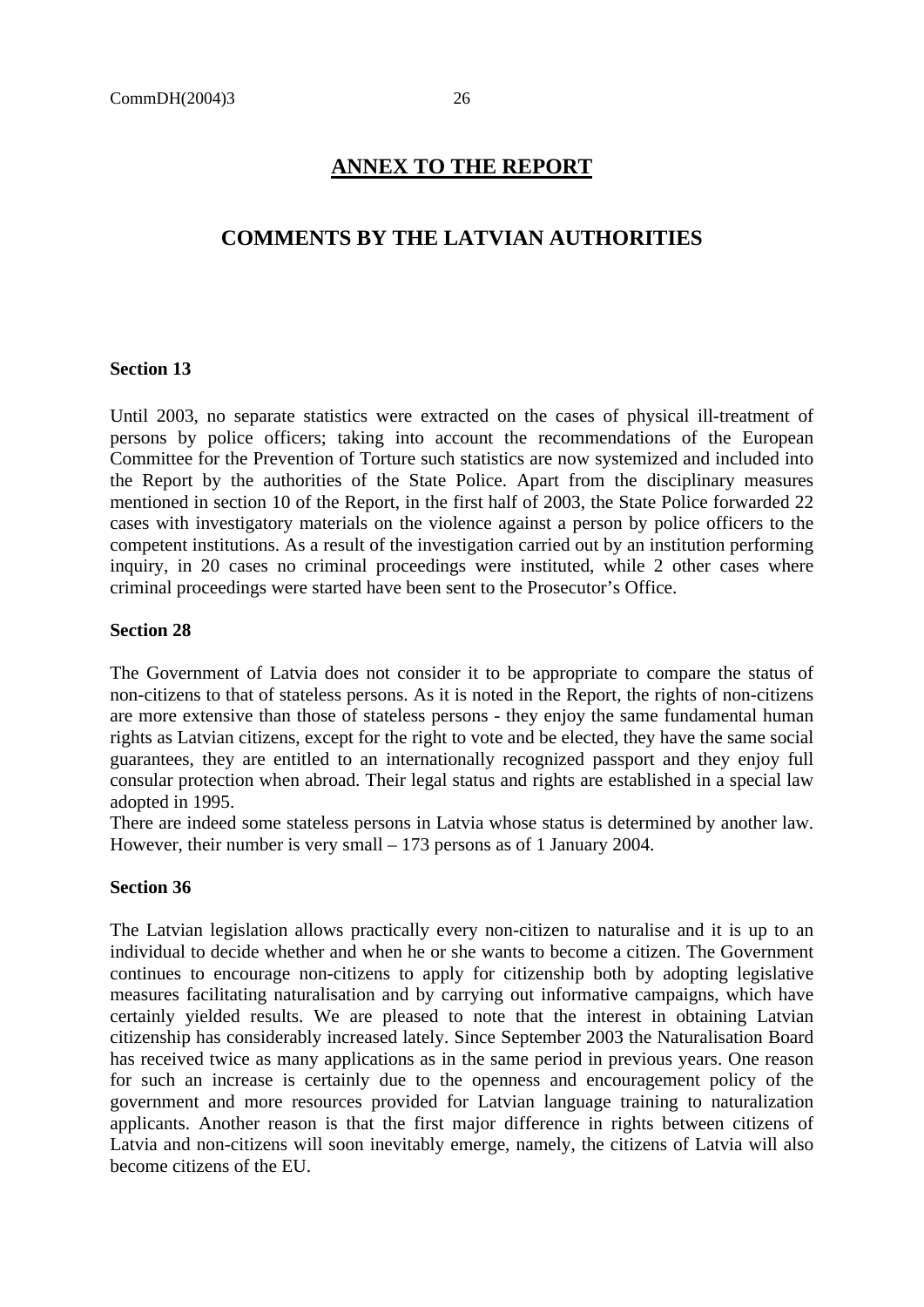# **Section 46**

Given the importance of Russia as a travel destination both for business and family reasons for the residents of Latvia, the fact that the visa fee for citizens of Latvia is two to six times higher than for non-citizens is indeed a major deterrent for many potential citizenship applicants. Levelling the visa fees could be a very positive step that the Russian Federation could take in order to promote naturalization of non-citizens – many of whom are of Russian origin. In order to obtain a single entry visa to travel to the Russian Federation persons holding a Latvian non-citizens passport have to pay a fee of 8 US dollars, whereas for Latvian citizens the fee is 20 US dollars. If one needs a visa to be issued within 24 hours the fee for non-citizens is 26 US dollars, and 75 US dollars for citizens. In order to obtain a multiple entry visa the fee is 12 US dollars and 80 US dollars for non-citizens and citizens respectively.

### **Section 51**

Naturalization Board has published five fact sheets about naturalization. The fact sheets contain the basic information on naturalization, naturalization tests, registration of the status of a citizen of Latvia, recognition of stateless persons' or non-citizens' child, who was born in Latvia after August 21, 1991 to be a citizen of Latvia, as well as on European Union citizenship. It is envisaged that in order to promote registration of non-citizen children born in Latvia after August of 1991 as Latvian citizens the Ministers for Special Assignments for Society Integration and Children and Family affairs will personally address parents of all 16 000 children.

#### **Section 65**

The Latvian authorities do not consider that granting voting rights to non-citizens in Latvia would strengthen the incentive to naturalise; the contrary is much more likely. In fact, an extensive research project entitled "The effect of regional aspects on tackling citizenship issues" carried out by the Naturalisation Board in the beginning of last year revealed that one of the major obstacles for applying for Latvian citizenship is the lack of motivation, including the negligible differences between the rights of citizens and non-citizens. Latvia prefers having many citizens with full rights to having many non-citizens with many rights, at the same time acknowledging that any restrictions must have strong justification and shall be in accordance with international standards. Furthermore, there are no international standards on voting rights to non-citizens and at present it is not a widely accepted practice among the EU member states.

### **Section 67**

The Parliament and the Government continue their work towards ratification of the Framework Convention for the Protection of National Minorities. On 22 January 2004, the Human Rights Commission of the Saeima (the Parliament of the Republic of Latvia) decided to establish a Sub-commission on Society Integration. One of the main tasks of the Subcommission is to consider the issue of ratification of the Framework Convention. The Ministry of Justice and the Secretariat of the Minister for Special Assignments for Society Integration are preparing a comprehensive analysis on the compatibility of national legislation with the Convention.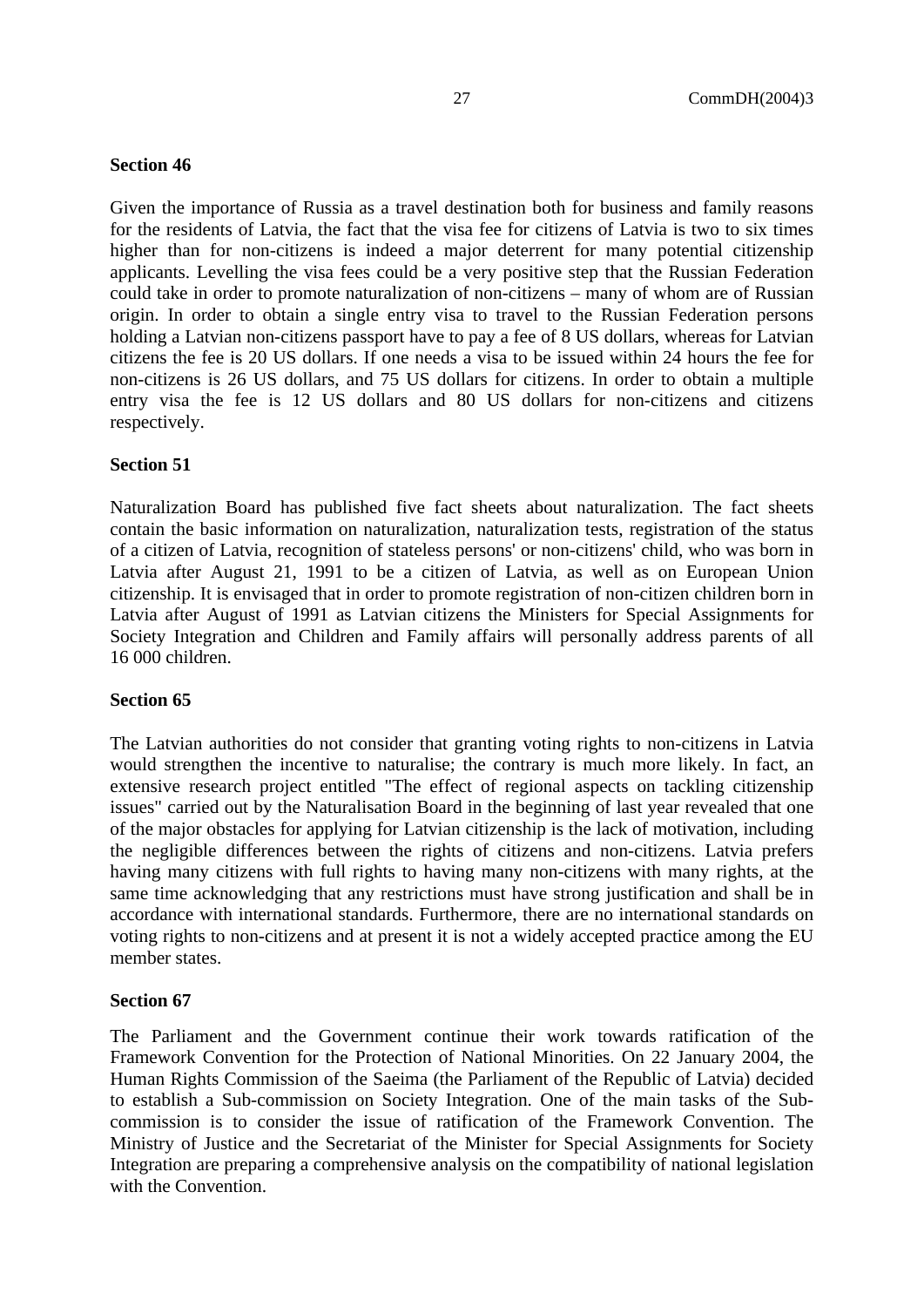On 13 February 2004, a seminar on the Framework Convention and its ratification in Latvia will be held in Riga. The seminar is organized by the Latvian Center for Human Rights and Ethnic Studies in cooperation with the Council of Europe. Representatives of the Latvian Parliament and the relevant ministries as well as participants from the Council of Europe Advisory Committee on the Framework Convention for the Protection of National Minorities, the office of the OSCE High Commissioner on National Minorities will take part in the seminar.

### **Section 75**

While there may be valid reasons to expand the use of minority languages in administrative authorities, the suggestion that admission to use minority languages for official business might motivate persons belonging to minorities with inadequate command of the official language to improve their knowledge of Latvian does not seem well founded. The experience during the Soviet occupation has shown that people were not stimulated to learn Latvian exactly because of the lack of necessity to use the Latvian language.

#### **Section 79**

After the decision of Constitutional Court that the norm in the Law on Radio and Television which limited the use of minority languages in broadcasting to 25% of the total broadcasting time was not in line with Constitution, the National Broadcasting Council has allowed many radio and TV stations to change the percentage of the use of languages in broadcasting. Some of the stations have increased use of minority languages in their programs, several are broadcasting solely in a minority language.

#### **Section 92**

On 5 February 2004 the Parliament approved in the final reading the amendments to the Education Law that legally consolidate the norms that were previously foreseen in Government regulations; the amendments provide firm long-term guarantees for minority education. Minority secondary schools, having been given a significant amount of time in which to prepare for the reform, will start to implement minority education curricula with an increased Latvian-language component as of September 2004. This implies that in grades 10– 12 of state and municipal general secondary education institutions, the number of subjects taught in Latvian will increase from three to five. Up to 40% of the total number of classes will still be taught in the minority language. Schools will be able to choose themselves which subjects they will teach in Latvian and which in the ethnic minority language. This increase will be phased in, beginning with grade 10 in 2004, followed by grade 11 in 2005 and grade 12 in 2006. The bilingual curriculum of primary schools will not be affected by the amendments. The Ministry of Education establishes individual plans for schools to maintain high standard of teaching, taking into account sufficiency of teachers and their skills.

#### **Section 93**

The issues of dialogue between governmental institutions and NGO's and parents' organizations on the reform are being addressed through several channels. There is School Councils mechanism through which directors communicate with teachers, pupils and their parents. There is another important mechanism for dialogue – the Minority Education Consultative Council under the auspices of the Ministry of Education in which participants